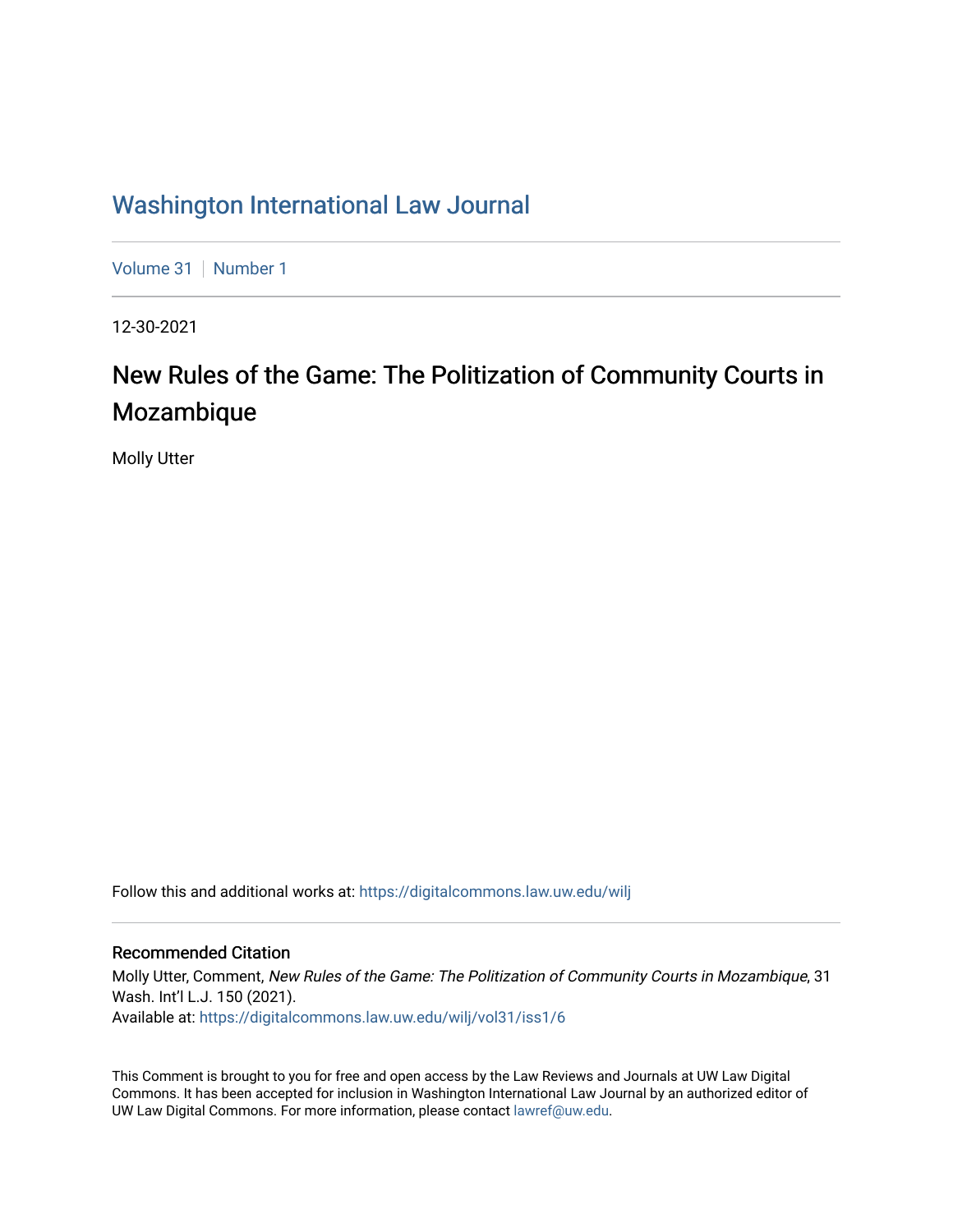# **NEW RULES OF THE GAME: THE POLITICIZATION OF COMMUNITY COURTS IN MOZAMBIQUE**

#### Molly Utter\*

*Abstract*: After a fifteen-year civil war, the Mozambique government turned to customary justice to address the conflicts that emerged during the war by creating Community Courts. The goal of the Community Courts was to mimic their successful grassroots predecessors, the Popular Courts, and to bring justice to the people, by the people. Yet one year before the creation of the Community Courts, the Mozambican government implemented the Law on the Organization of the Judiciary, which limited formal jurisdiction to the district level and excluded grassroot courts from the official judicial structure. Grassroot courts, most significantly the Popular Courts, ceased to run and were disbanded. This article discusses the question: if the Mozambican government excluded grassroot courts, why did the Frente de Libertacao de Mocambique (FRELIMO) government create the Community Courts? This article argues that the new FRELIMO government created the Community Courts as a tool of political control. This article then explores several recommendations to avoid misuse of customary courts by courts in post-conflict states. First, states should consider placing customary courts under the judicial branch to prevent post-conflict governments from using community courts as a tool of political control. Second, community courts must operate on a continuum between partial-incorporation and non-incorporation into the formal justice system, depending on the cases being adjudicated. Third, the role of codification of customary laws should be reevaluated considering codification's effect on community culture. Despite the advantages of codification, it allows central governments to take away a community's culture and halt the progressive and flexible nature of customary law. Lastly, international scholars must accept that customary justice is necessary and compatible with state-building in post-conflict societies.

|  | I. THE RISE OF COMMUNITY COURTS IN MOZAMBIQUE  155 |  |
|--|----------------------------------------------------|--|
|  |                                                    |  |
|  |                                                    |  |
|  |                                                    |  |
|  |                                                    |  |
|  | A. Judicial Systems and Transitional Justice 163   |  |

I would like to thank Professor Lenga-Long for her invaluable guidance and feedback, and the entire *Washington International Law Journal* editorial team for their patience, insight, and support. I would also like to thank friends, colleagues, and family who helped brainstorm ideas when there were roadblocks and offered valuable feedback.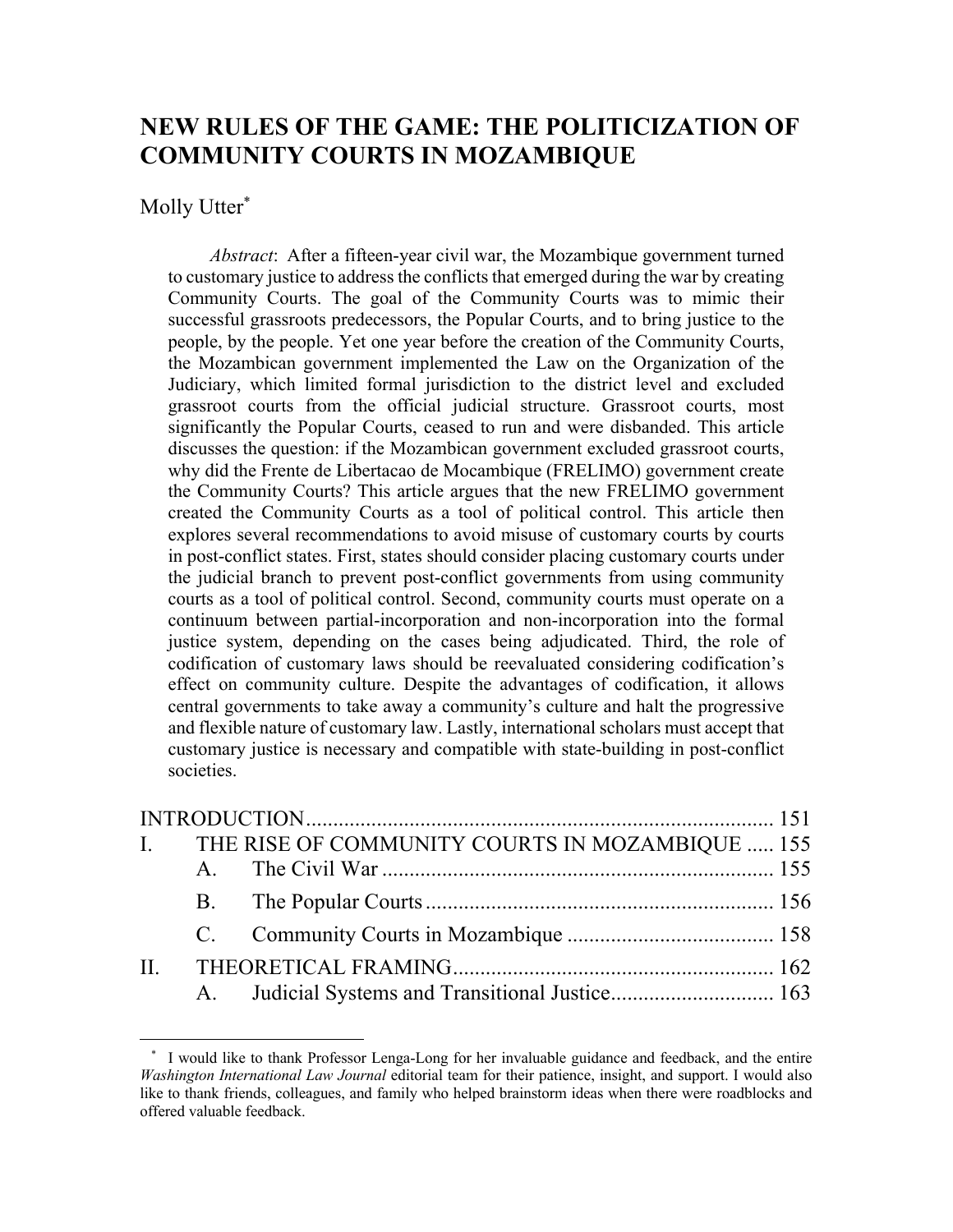|      | <b>B.</b>   | Shedding New Light on Transitional Justice and Uncovering                                                                                                  |  |
|------|-------------|------------------------------------------------------------------------------------------------------------------------------------------------------------|--|
| III. | A.          | POLITICAL CONTROL THROUGH COMMUNITY COURTS IN<br>How the Superior State Approach Allows a State to Politicize                                              |  |
|      | <b>B.</b>   | Using Community Courts as Legal Hybrid Institutions  172                                                                                                   |  |
| IV.  | A.          | LESSONS LEARNED FROM MOZAMBIQUE: INSULATING<br>CUSTOMARY COURTS FROM POLITICAL CAPTURE IN POST-<br>Placing Customary Courts Under the Judicial Branch  175 |  |
|      | B.          |                                                                                                                                                            |  |
|      | $C_{\cdot}$ | Rethinking the Role of International Monitoring 181                                                                                                        |  |
|      |             |                                                                                                                                                            |  |

### INTRODUCTION

After a bloody, violent civil war from 1977 to 1992 between the FRELIMO (Frente de Libertacao de Mocambique) and RENAMO (Resistencia Nacional Mocambicana) parties, Mozambique's government granted amnesty to all involved, turning inward to Community Courts to resolve disputes stemming from the war and to facilitate reconciliation. <sup>1</sup> The Community Courts were created as institutionalized tribunals for conflict resolution; its judgments were in accordance with good sense and equity, bearing in mind the social and cultural values existing in Mozambique, with respect to the Mozambique Constitution.2 Under this framework, the Community Courts dealt with conciliation, processing, judging, and implementing cases arising from issues stemming from the community. These issues typically were family relationships, cases of other natures whose claims and value were not greater than three times the national minimum wage, and offenses against property.3

<sup>&</sup>lt;sup>1</sup> PEZU C. MUKWAKWA, MOZAMBIQUE CONFLICT INSIGHT 10 (Dr. Mesfin Gebremichael ed., 2020), https://media.africaportal.org/documents/MOZAMBIQUE-Conflict-Insights-vol-1-Conflict-Insight-and-Analysis-1.pdf.

<sup>2</sup> João Carlos Trindade, *Rule of law and judicial independence* 19 (United Nations Univ. World Institute for Dev. Econ. Rsch., Working Paper No. 134, 2020), https://www.wider.unu.edu/sites/default/files/ Publications/Working-paper/PDF/wp2020-134.pdf.

<sup>3</sup> *Id.* at 20.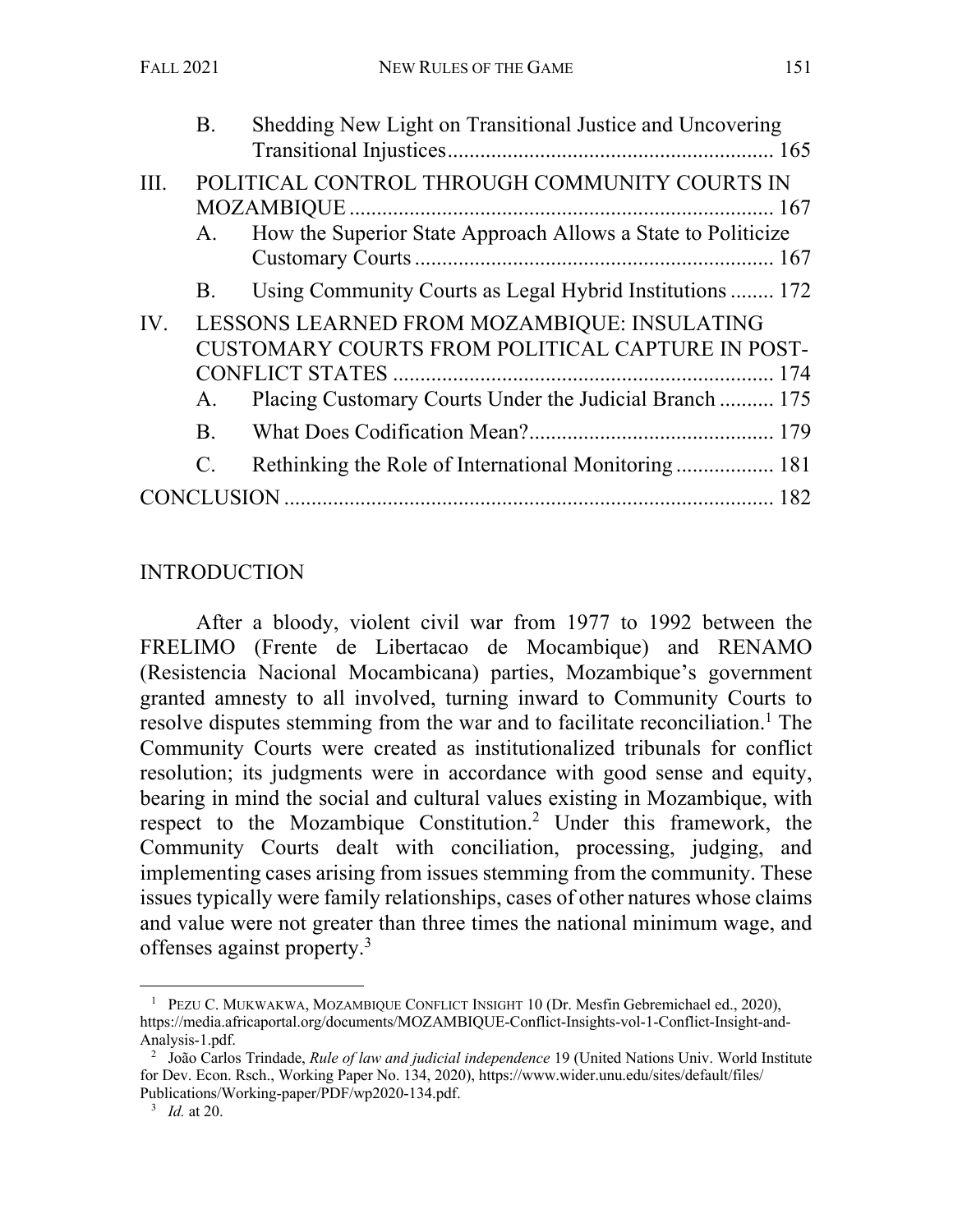Customary courts in Mozambique have enjoyed widespread acceptance and use because of their ability to bring justice to the people, by the people.<sup>4</sup> The Popular Courts—a type of customary court—enabled people to "resolve all problems and difficulties which emerge in the life of the community, the local area, the village or the neighborhood." These courts were considered a guarantee of unity for Mozambican people.5 Yet towards the end of the civil war, the FRELIMO party considered Popular Courts to be revolutionary, due to their socialist nature, and abolished them. <sup>6</sup> In 1992, FRELIMO reconstituted the Popular Courts as Community Courts, making them hybrid institutions that functioned in the same way as Popular Courts.<sup>7</sup> However, these new Community Courts implemented by FRELIMO centralized power.8

The use of Community Courts to centralize power by the new government is a pattern frequently seen in post-conflict states. This article will address the broader question of why post-conflict governments create customary courts. To better understand this pattern, this article will answer the question: if FRELIMO felt threatened by the Popular Courts, why did FRELIMO mimic the Popular Courts by creating the Community Courts after the civil war, despite abolishing the Popular Courts several years earlier?

Customary courts are popular because they typically are a more accessible, culturally relevant, and legitimate venue for resolving disputes. There is also growing recognition that customary courts are more effective at fostering post-conflict reconciliation than formal court systems or tribunals in

<sup>8</sup> *Id.*

<sup>4</sup> In this paper, I use the term "customary courts" and "community courts" to mean institutions designed in accordance with customary law to settle disputes between members of a traditional community. Customary law includes the laws, practices, and customs of indigenous people and local communities that are often not written down and gradually change over time. This definition is different from the idea of "customary international law," which refers to the aspects of international law that are based on customs or practice between States. The customary law I refer to is based on the life and custom of indigenous people and local communities; it varies depending on how communities recognize principles and apply them to all aspects of their lives. There can be multiple forms of customary law within one state, making it a non-heterogenous concept. The Community Courts implemented by FRELIMO are a type of customary court, but not the only customary court in Mozambique. I focus on the Community Courts because they offer a clear example of a new central government using customary law and courts to consolidate power. *See* Ewa Wojkoskwa, *Doing Justice: How Informal Justice Systems Can Contribute*, UNITED NATIONS DEV. PROGRAMME, OSLO

GOVERNANCE CENTRE 1, 9 (2006), https://www.un.org/ruleoflaw/files/UNDP%20DoingJusticeEwaWojk owska130307.pdf; *see also Customary Law*, INT'L COMM. OF THE RED CROSS, https://www.icrc.org/en/warand-law/treaties-customary-law/customary-law (last visited Sept. 6, 2021).

<sup>5</sup> Aase Gundersen, *Popular Justice in Mozambique: Between State Law and Folk Law*, 1 SOC. & L. STUD. 257, 259 (1992), https://journals.sagepub.com/doi/10.1177/096466399200100209.

<sup>6</sup> *Id.* 

 $<sup>7</sup>$  The definition of hybrid institutions used herein comes from Professor Boaventura de Sousa Santos.</sup> Boaventura de Sousa Santos defines hybrid institutions as legal entities or phenomena that mix different, and often contradictory, legal orders or cultures, giving rise to new forms of legal meaning and action. Boaventura de Sousa Santos, *The Heterogenous Sate and Legal Pluralism in Mozambique*, 40 L. & SOC. REV. 39, 60 (2006), https://www.ces.uc.pt/bss/documentos/Heterogeneous\_State\_and\_Legal\_Pluralism.pdf.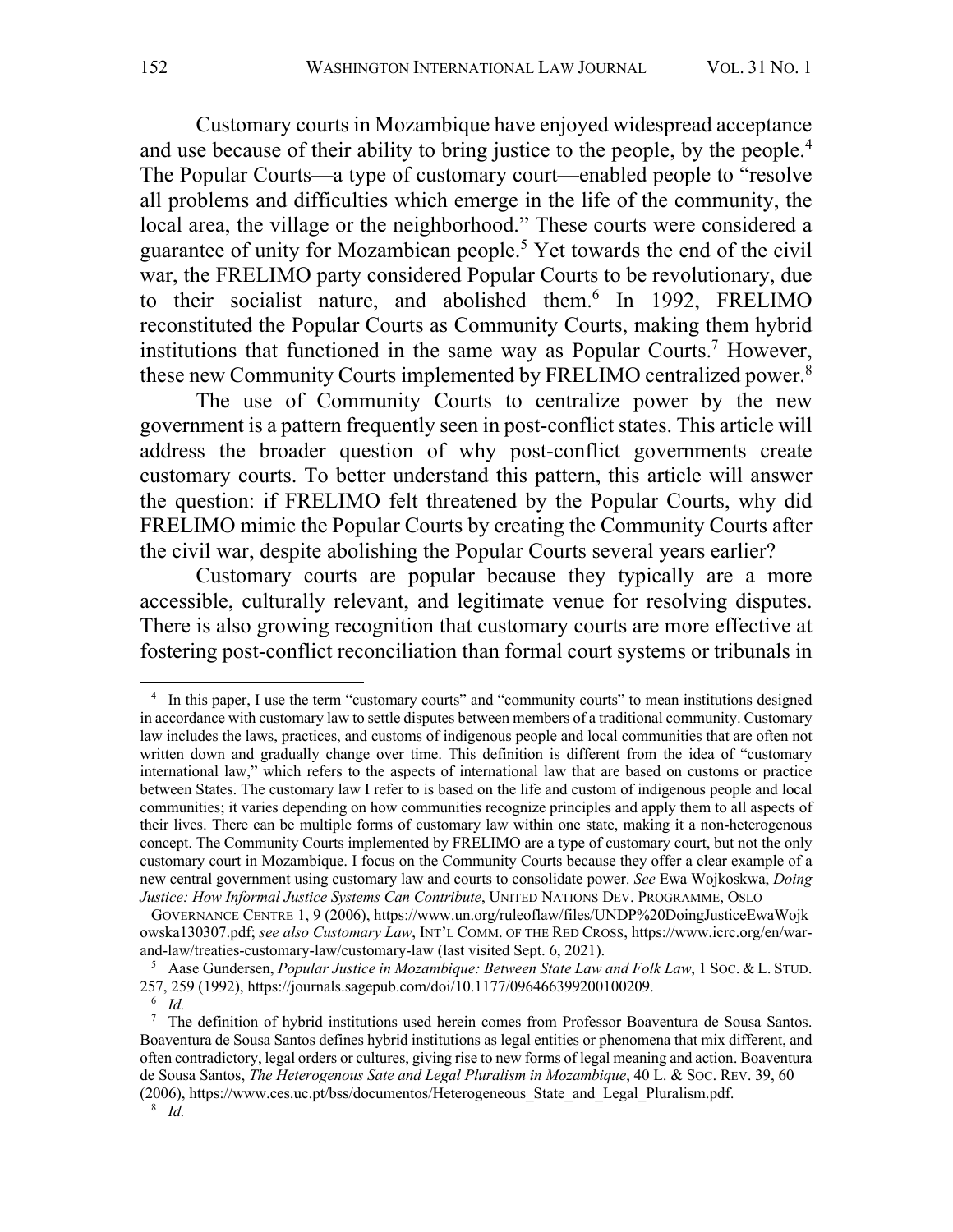post-colonial and post-conflict settings.<sup>9</sup> Customary courts often benefit society in ways formal courts cannot. For example, customary courts are more accessible to citizens, they reflect the traditions and attitudes of the local community, and have both civil and criminal components.10 Unfortunately, many customary courts in colonized countries became a legal experiment for colonizing powers and were changed to match the colonist nations' preconceptions of culture.<sup>11</sup> The new customary courts established by colonist rulers "crystallized unalterable customary law that would allow them little room to adjust the law in order to control local courts and by extension society."<sup>12</sup> Even where customary courts in post-colonial societies were shaped by the colonizing power, they still tend to reflect the attitudes of the local community.<sup>13</sup>

However, the general international community, scholars of peace, and law-building institutions have failed to recognize the trends that accompany the implementation of customary courts, for three reasons. First, many customary courts have operated largely under the radar of international monitoring groups.<sup>14</sup> This has been possible in part because customary courts are considered "informal" judicial systems, separate from the formal judicial structure.15 Second, Mozambique has been hailed as a "successful" postconflict state by the United Nations (UN) because of its free elections, exponential growth rates, and continued peace.<sup>16</sup> This "successful" label has shielded Mozambique from the typical involvement of international monitoring groups. Third, because the Community Courts function as a hybrid institution, not formally recognized by the Mozambique Constitution, the central government can manipulate the norms of the Community Courts. For

<sup>9</sup> Rekha Kumar, *Customary Law and Human Rights in Botswana* (Univ. of Denver Hum. Rts. & Hum. Welfare Working Papers, Working Paper No. 52, 2009), https://www.du.edu/korbel/hrhw/workingpapers/ 2009/52-kumar-2009.pdf.

<sup>10</sup> *Id.*

<sup>&</sup>lt;sup>11</sup> Brendan Tobin notes that during the colonial period, one of the first colonial experiments with codification was the customary code for Natal (a former province in South Africa). The codification mainly concerned family law and succession. But some scholars believed that Natal's codes were out of touch with African practice and was injurious to custom. Likewise, in Fiji, the British colonists' inability to understand the country's complex political relations resulted in individual land rights being designated as communal title. This codification created new community power structure that was changed by the colonist and served the colonial purpose of forming "near, simple, and governable groups and empowered leaders." Brendan Tobin, Why Customary Law Matters: The Role of Customary Law in the Protection of Indigenous Peoples' Human Rights (Sept. 2011) (Ph.D. dissertation, National University of Ireland Galway) (on file with author).

 $\frac{12}{13}$  *Id.* at 67–68.

<sup>14</sup> Leila Chirayath et al., *Customary Law and Policy Reform: Engaging with the Plurality of Justice Systems*, WORLD DEV. 1, 3 (2005), https://openknowledge.worldbank.org/handle/10986/9075.  $^{15}$  *Id*.

<sup>&</sup>lt;sup>16</sup> Jeremy Weinstein, *Mozambique: A Fading U.N. Success Story*, 13 J. OF DEMOCRACY 141, 141 (2002), https://muse.jhu.edu/article/17188.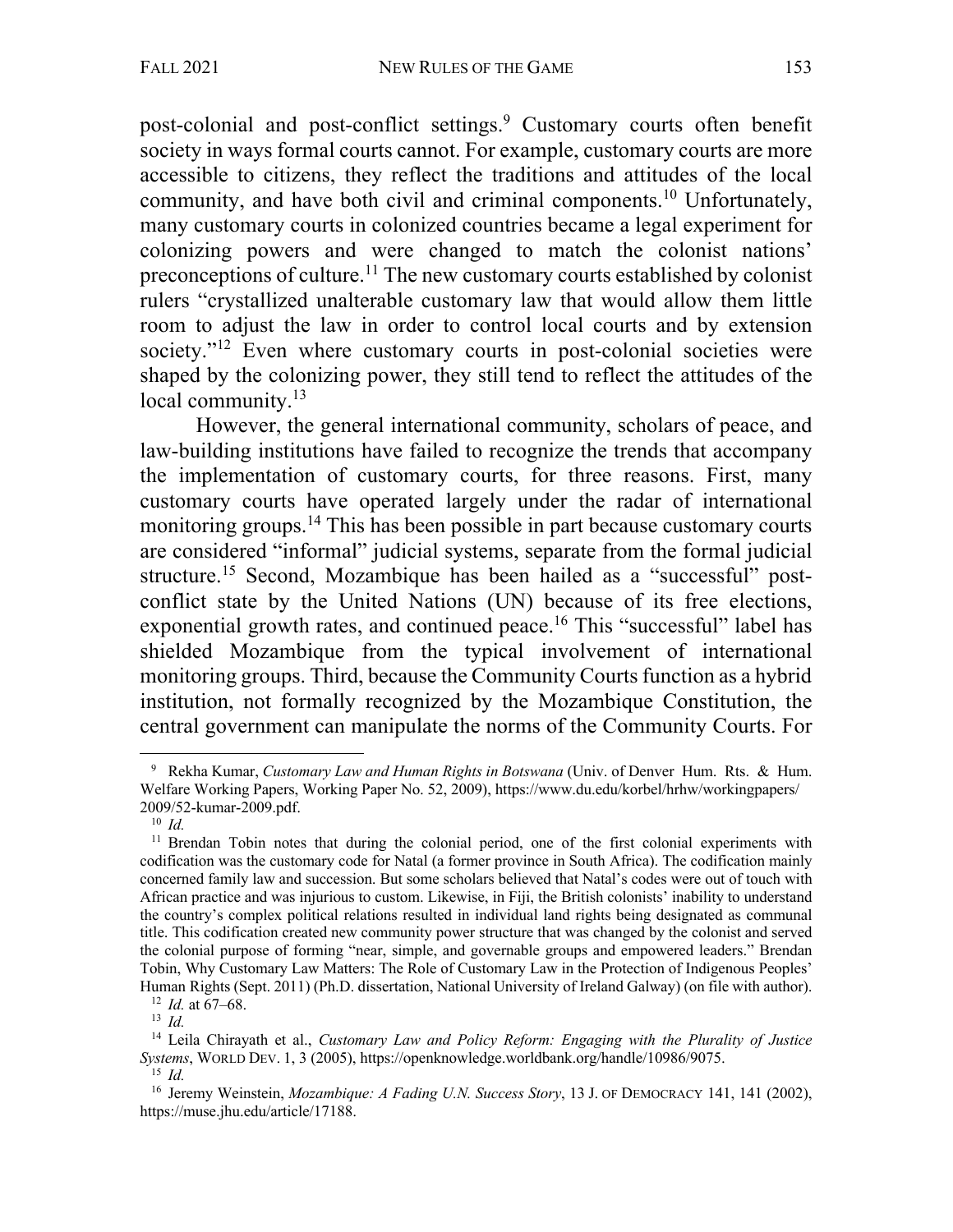example, the central government manipulated the Community Courts by taking the customary law out of the hands of communities and giving control over customary law to the central government. It is important to understand the interplay between customary and formal courts in post-conflict states to raise red flags when post-conflict states co-opt customary courts, as witnessed in Mozambique.

This article contends that the FRELIMO government created the Community Courts after its civil war to codify customary law and use the courts as a tool of control. Section I explains (1) how the Community Courts in Mozambique were created and shaped from the disbanded Popular Courts; and (2) how the FRELIMO government has been able to change the rules of the Community Courts to make them political tools. Section II introduces the theories of transitional justice.<sup>17</sup> Section III discusses how new governments in post-conflict societies can use state control to manipulate and codify community-based laws formed by tradition. Section IV provides general recommendations for how post-conflict states can insulate customary courts from overreaching central governments.18 These recommendations may vary, as they depend on the unique and evolving situation in each post-conflict setting. They are not meant to be prescriptive, but to push the conversation of post-conflict rule of law forward. The article concludes by discussing the consequences of politicized customary courts.

<sup>&</sup>lt;sup>17</sup> Transitional justice "is the full range of processes and mechanisms associated with a society's attempt to come to terms with a legacy of large-scale past abuses, to ensure accountability, serve justice and achieve reconciliation." U.N. Secretary-General, Guidance Note of the Secretary-General*: United Nations Approach to Transitional Justice* (Mar. 2010), https://www.un.org/ruleoflaw/files/TJ\_Guidance\_Note\_Mar ch\_2010FINAL.pdf

 $1\overline{8}$  In post-conflict state building, decisions on decentralization versus centralization come as a strategic choice, where decentralization is often put forward as a solution to governance challenges. One reason for this is because a central state, the power and authority are concentrated in the hands of the central government while regions and local authorities have little to no power. This means even though a country may have three different branches of government (executive, legislative, and judiciary), the transfer of power between the executive and/or legislative power is minimally delegated to subunits such as state, country, municipal. Therefore, in this article when I talk about the central state, I am referring to the executive and legislative branches of government. *See* Giulia Squadrin, *Difference Between Centralization and Decentralization*, DIFFERENCEBETWEEN.NET, http://www.differencebetween.net/miscellaneous/politics/difference-betweencentralization-and-decentralization/ (Sept. 6, 2021).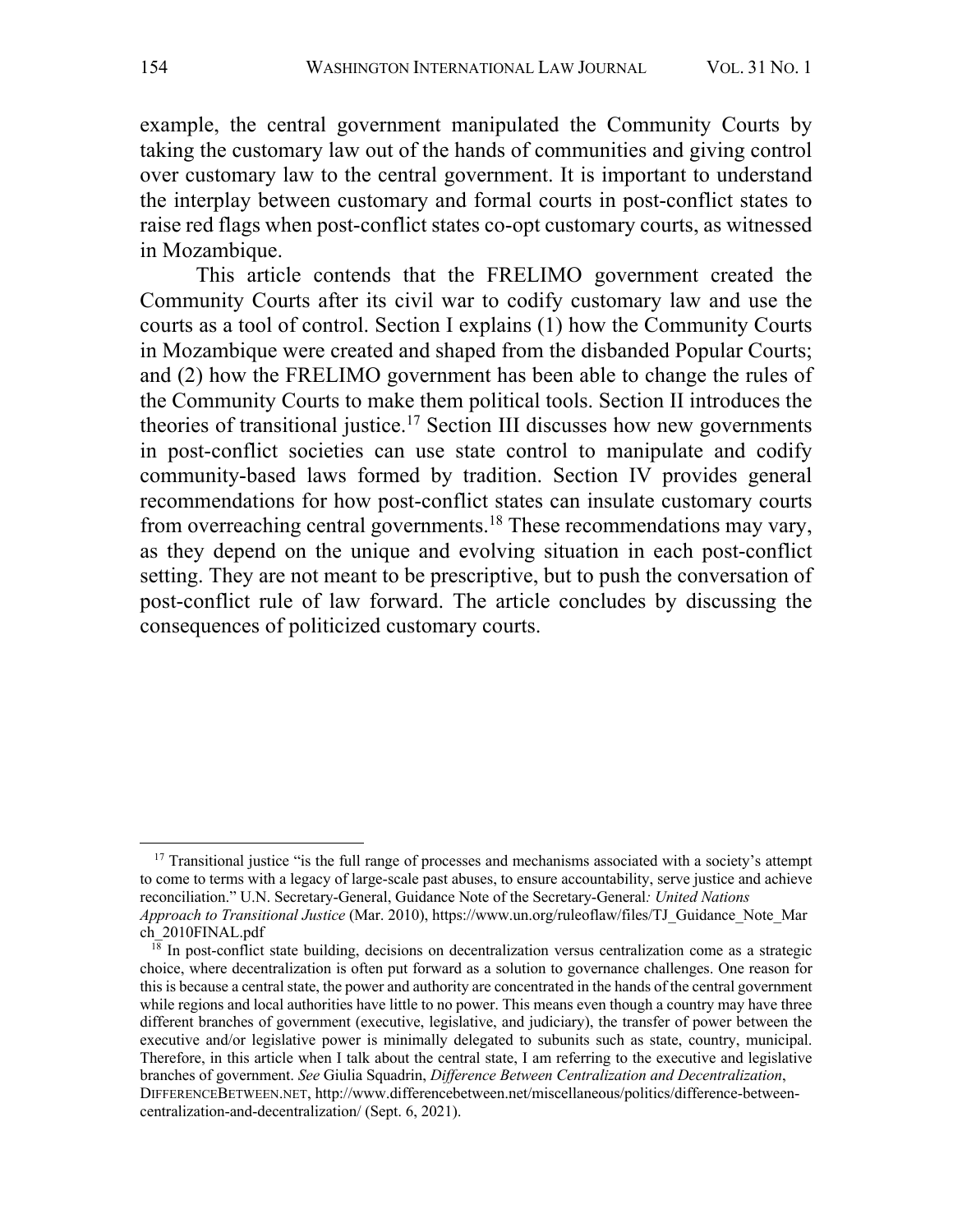#### I. THE RISE OF COMMUNITY COURTS IN MOZAMBIQUE

Mozambique has been deemed a "successful" post-conflict society by the United Nations. <sup>19</sup> The country has experienced consecutive free elections, exponential economic growth rates, and continued peace, despite granting amnesty to all parties involved in the civil war.<sup>20</sup> Mozambique granted universal amnesty based on the belief that both parties to the conflict committed equally atrocious crimes against humanity and that both parties used highly localized mechanisms of violence. <sup>21</sup> Because civil war violence was localized and because the State wanted to avoid the formal judicial system, Mozambique focused inward and used customary courts to implement measures of reconciliation that would best suit the communities.<sup>22</sup> Due to its heavy reliance on customary courts after the civil war, Mozambique appeared to offer a positive example of a localized post-conflict reconciliation model. Mozambique provides a useful case study for analyzing how customary courts in post-conflict societies—even when deemed successful—can be used as a tool of political control. To better understand the role of Community Courts in Mozambique, it is important to fully understand both the civil war and the Popular Courts, which led to the establishment of the Community Courts.

#### *A. The Civil War*

The civil war can be understood in three separate time periods. The first part took place from 1977 to 1980, when FRELIMO was placed on the front line of attack from two neighbors, South Rhodesia (now Zimbabwe) and South Africa.<sup>23</sup> South Rhodesia sponsored a small group of anti-government protestors, called RENAMO, which was dominated by disgruntled Portuguese individuals who fled Mozambique after the country's independence.<sup>24</sup>

The second part of the conflict took place from 1981 to 1984. During this period, RENAMO operations spread from central provinces into the southern regions of Mozambique. Major transportation and communication arteries were targeted and destroyed, and agricultural production was

<sup>19</sup> Weinstein, *supra* note 16, at 142. 20 *Id*.

<sup>21</sup> *See generally* NATALIA BUENO, MEMORIES AND RECONCILIATION: AMNESTY IN MOZAMBIQUE (2015). <sup>22</sup> *Id*.

<sup>&</sup>lt;sup>23</sup> World Peace Foundation, Mozambique: Civil War, MASS ATROCITY ENDINGS (Aug. 7, 2015), https://sites.tufts.edu/atrocityendings/2015/08/07/mozambique-civil-war/.

<sup>&</sup>lt;sup>24</sup> The RENAMO forces fighting FRELIMO were a subdivision of the Rhodesian security force.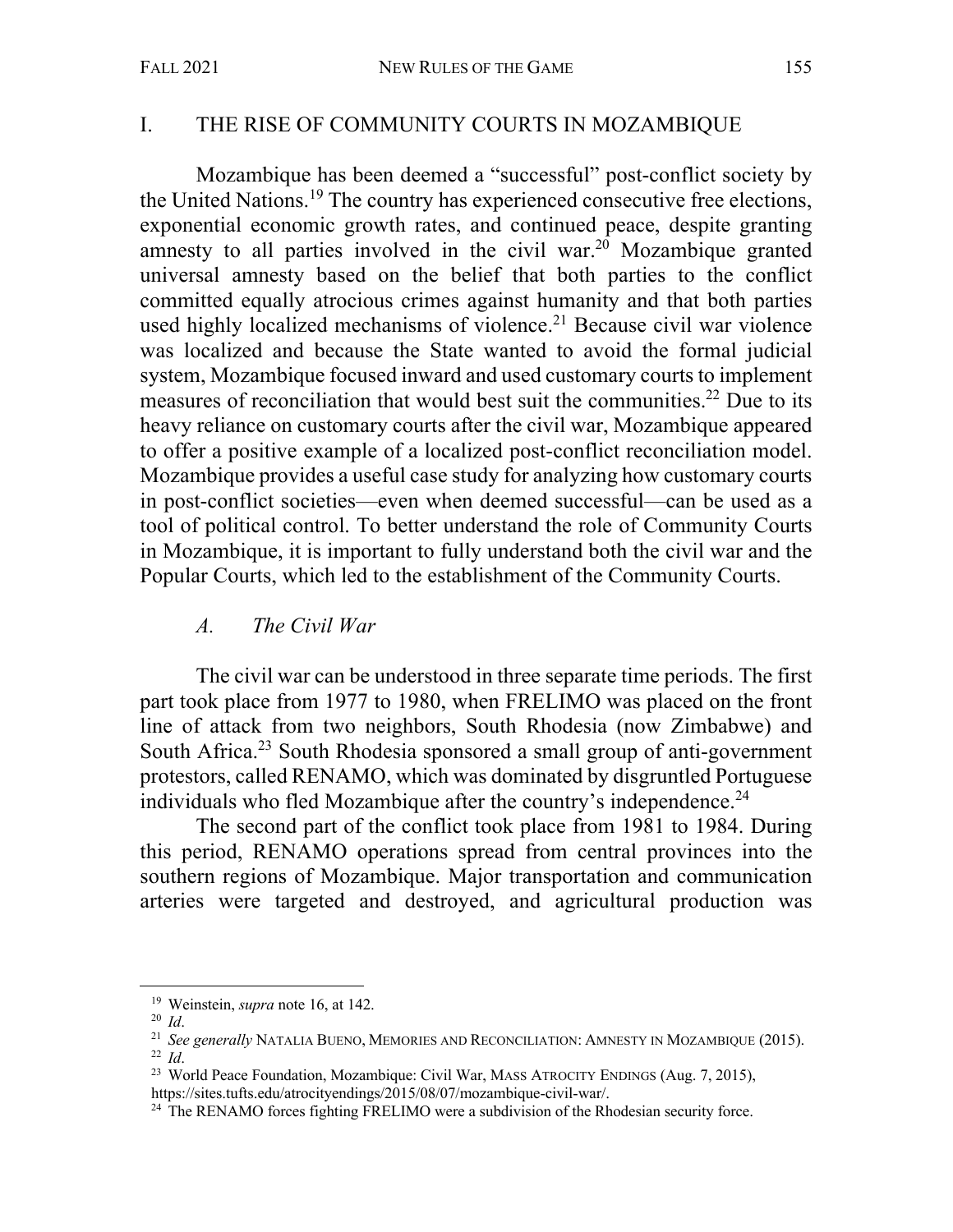disrupted by mines.<sup>25</sup> A serious drought, rising oil prices, a world economic recession, and a sudden hike in interest rates escalated the conflict. <sup>26</sup> The first attempts to negotiate peace took place in March 1984, when President Samora Machel of Mozambique met with Prime Minister Pik Botha of South Africa.<sup>27</sup> This negotiation failed when South Africa reengaged their support of RENAMO.28

The third and final part of the conflict took place from 1984 to 1992 and was marked by negotiation attempts. However, these negotiations failed because the mediators lacked impartiality and did not engage in thorough consultations with either side.<sup>29</sup> An atmosphere of mistrust permeated the talks and statements were misinterpreted.<sup>30</sup> In 1984, a ceasefire with South Africa broke down.<sup>31</sup> The civil war came to an end with the signing of the Rome Peace Accord in 1992, which granted full amnesty to both RENAMO and FRELIMO forces. <sup>32</sup> The civil war resulted in one million deaths and five million persons displaced—a devastating outcome, given that Mozambique's population totaled approximately fourteen million people at the time.<sup>33</sup>

#### *B. The Popular Courts*

Throughout the conflict, the Popular Courts served as the primary judicial system. These courts were in existence from 1978 to 1992.<sup>34</sup> After the civil war, Mozambique focused on building a new legal system that was popular and democratic. This was because popular justice was an essential component of Mozambican culture.35

<sup>25</sup> *See* David Robinson, *Curse on the Land: A History of Mozambican Civil War* (2006) (Ph.D. dissertation, University of Western Australia) (on file with author).

<sup>26</sup> *Id.* at 329.

<sup>27</sup> *Id.* at 171.

<sup>28</sup> Martin Rupiya, *Historical Context: War and Peace in Mozambique*, AN INT'L REV. OF PEACE INITIATIVES: ACCORD 5, 55 (1998), https://www.c-r.org/accord/mozambique/historicalcontext%C2%A0war-and-peace-mozambique. 29 Alan Cowell, *Mozambique Truce Accord Reached*, N.Y. TIMES (Oct. 4, 1984), https://www.nytimes.co

m/1984/10/04/world/mozambique-truce-accord-reached.html.

<sup>30</sup> *See generally* Rupiya, *supra* note 28.

<sup>31</sup> *See* Rupiya, *supra* note 28, at 13.

<sup>&</sup>lt;sup>32</sup> General Peace Agreement for Mozambique, KROC INSTITUTE FOR INTERNATIONAL PEACE STUDIES, https://peaceaccords.nd.edu/accord/general-peace-agreement-for-mozambique (last visited Oct. 16, 2021).

<sup>33</sup> *See Mozambique: Civil War*, *supra* note 23.

<sup>34</sup> João Carlos Trindade & João Pedroso, *The Judicial System: Structure, Legal Education and Legal Training*, *in* LAW AND JUSTICE IN A MULTICULTURAL SOCIETY: THE CASE OF MOZAMBIQUE 113, 115 (Boaventura de Sousa Santos et al. ed., 2006), http://www.codesria.org/IMG/pdf/6-trindade.pdf.  $35$  Popular justice was a popular component of restructuring the judicial system in Mozambique because

the legal system was based on the principle that laws and legal systems would be placed at the service of the people through an administration that included the participation of the people themselves; Gundersen, *supra*  note 5, at 259.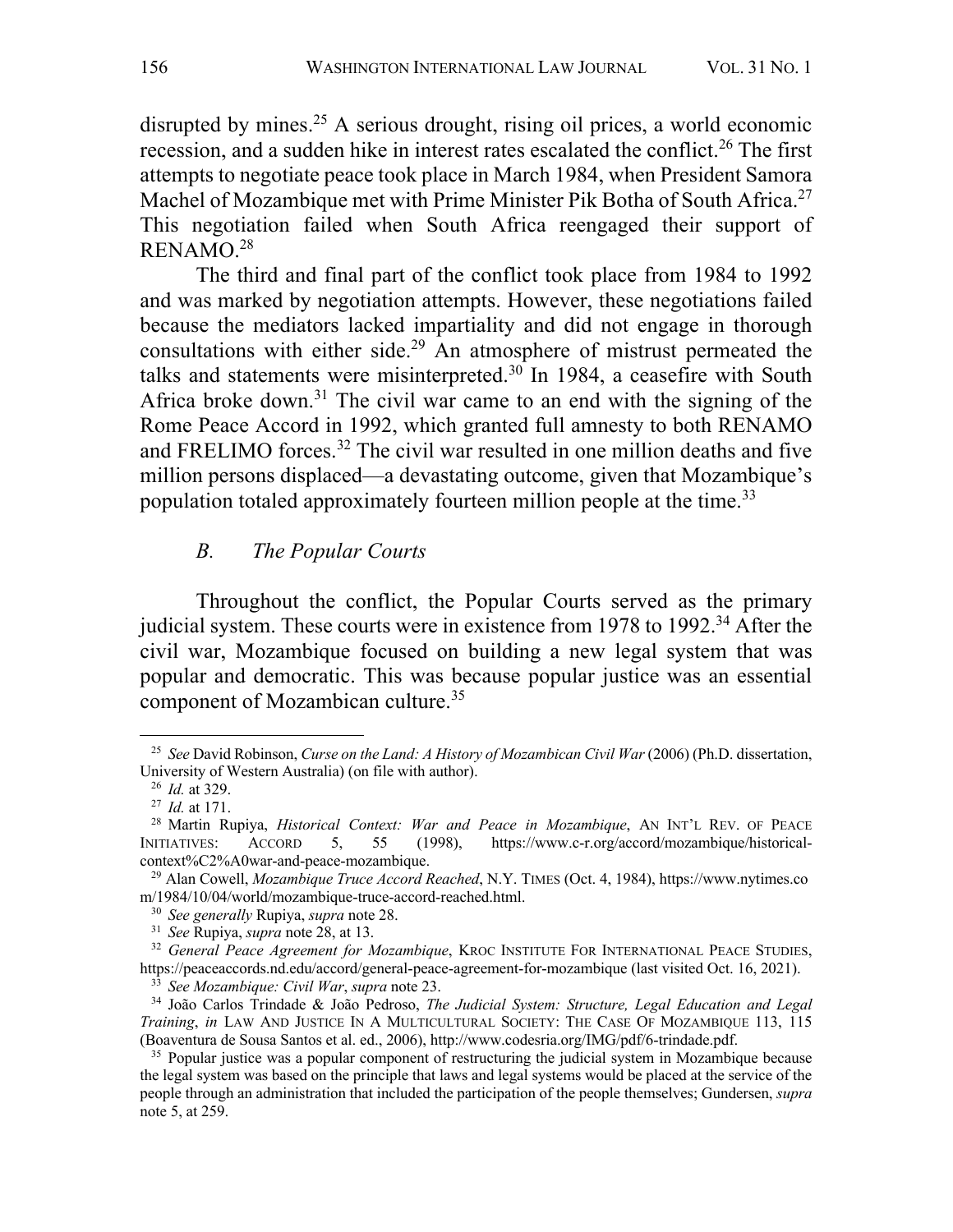The Popular Courts were created through the Law on the Organization of the Judiciary of Mozambique, Law No. 12/78 of 2 December 1978.36 They were implemented at six levels: locality, community village, neighborhood, district, province, and Supreme Court.<sup>37</sup> The level of jurisdiction varied between courts.38 At the district level, the courts could only deal with cases pertaining to family matters and those with financial sums that did not exceed 50,000 metical, the Mozambican currency.39 At the provincial level, the courts could handle civil and criminal matters that could not be heard at the locality, neighborhood, or district level.<sup>40</sup> At the Supreme Court level, the courts could hear appeals from lower courts, standardize jurisprudence, settle disputes between the lower courts and other authorities, and judge criminal proceedings of those involved in high positions of the FRELIMO party.41

The role of judges in Popular Courts merits close consideration because judges were used to ensure popular participation.<sup>42</sup> At each level (except the locality, community village, and neighborhood levels) judges were a combination of professional judges appointed by the Ministry of Justice, judges elected by the Popular Assemblies, and lay judges.<sup>43</sup> The elected judges were lay citizens who had the confidence of the citizens and the FRELIMO party.<sup>44</sup> Lay judges were community members with no formal judicial training, whose function was to mediate and ensure "the people's sense of justice" was reflected in the courts.<sup>45</sup> Each judge exercised authentic jurisdictional functions and could intervene in decisions, in criminal cases.<sup>46</sup>

The Popular Courts contributed to the presence of a new independent state institution by promoting the transition from the colonial state apparatus to a legal system based on popular justice and democracy. <sup>47</sup> The courts allowed for "new" characteristics of Mozambique to be reflected in a new

<sup>36</sup> Trindade & Pedroso, *supra* note 34, at 114.

<sup>37</sup> *Id.* at 115.

<sup>38</sup> *Id.* at 115.

<sup>&</sup>lt;sup>39</sup> *Id.* at 116; Constituição da República de Moçambique [CONSTITUTION] Nov. 30, 1990, art. 32 no. 1a (Mozam.). Today, 50,000 metical equals \$784.01 USD. However, I was unable to find the conversion from 1978. *50,000 MZN to USD to Metical to US Dollar Exchange Rate*, MONEYEXCHANGERATE, https://money exchangerate.org/currencyexchange/mzn/usd/50000 (last visited Oct. 5, 2021).<br><sup>40</sup> LAW No. 12/78, ART. 32, No. 2, a and b.<br><sup>41</sup> Trindade & Pedroso, *supra* note 34, at 117.<br><sup>42</sup> Gundersen, *supra* note 5, at 259.

<sup>&</sup>lt;sup>43</sup> Trindade & Pedroso, *supra* note 34, at 116–117.

<sup>44</sup> *Id.* at 115.

 $45$  *Id.* 

<sup>46</sup> *Id.*

<sup>47</sup> Gundersen, *supra* note 5, at 257.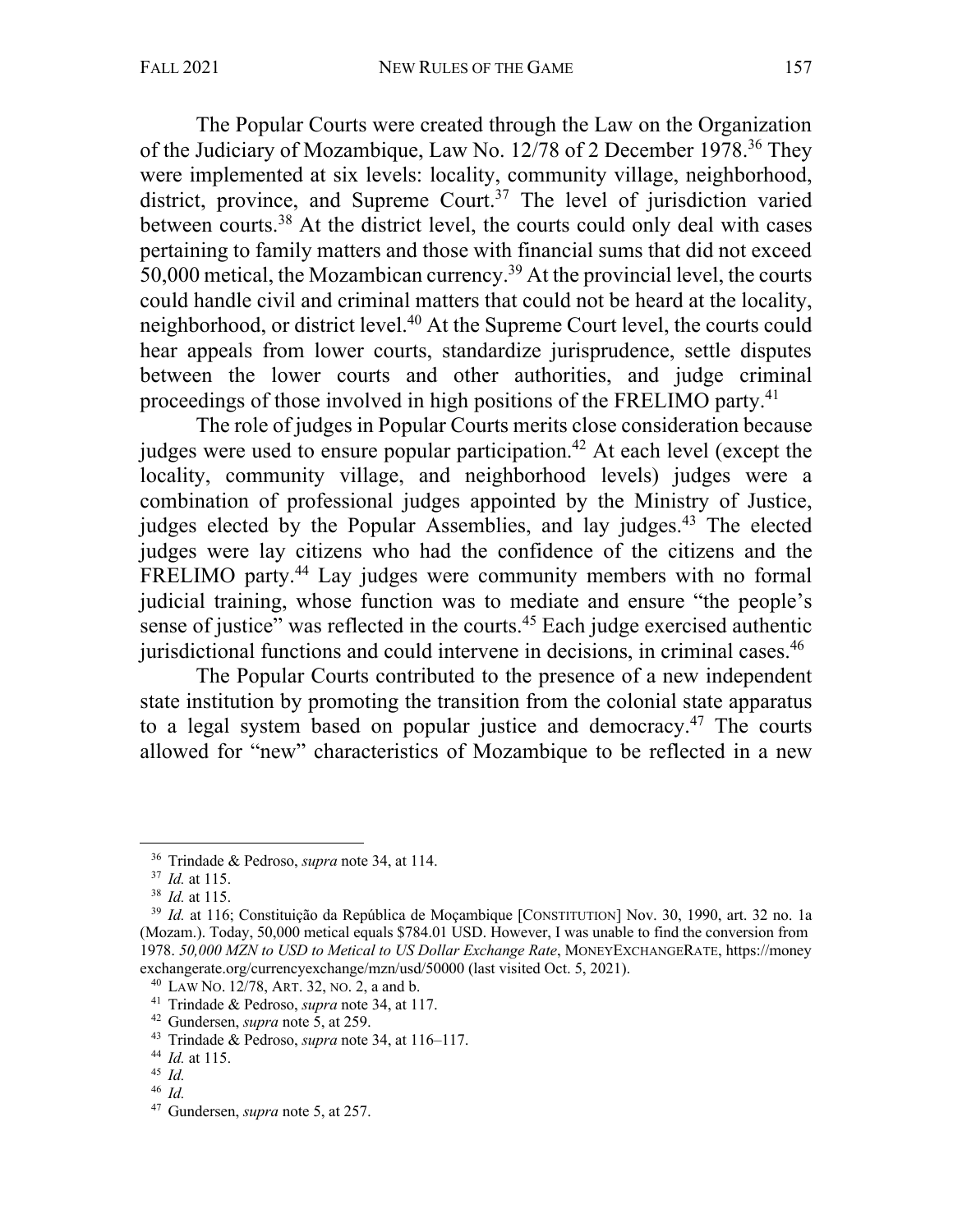legal framework.48 Despite the Popular Courts' success, FRELIMO claimed that the Popular Courts were associated with the revolutionary process and linked to socialism.49 FRELIMO wanted the democratic culture that they were trying to establish to be the only legitimate cultural reference for Mozambicans, which meant formally rejecting the socialist culture of Mozambique.50 The ideological link to socialism allowed FRELIMO to disband the Popular Courts and create new community-based courts, where FRELIMO could influence the law itself and the ideology of the justice system.<sup>51</sup> This allowed FRELIMO to ensure all those involved with the Community Courts had loyalty to FRELIMO.

#### *C. Community Courts in Mozambique*

A year before the end of the Civil War, the FRELIMO government abandoned the judicial system of Popular Courts in the 1990 Mozambican Constitution. The FRELIMO government wanted to disassociate itself with a socialist identity and to create a new and just society.<sup>52</sup> After the civil war, FRELIMO began a radical state-building and societal transformation, which focused on creating a FRELIMO-dominated state apparatus.<sup>53</sup> These efforts impacted the justice system when the FRELIMO government abandoned the Popular Courts, failed to regulate Law No. 4/92, which created the Community Courts, and codified customary norms and processes to create the Community Courts.

<sup>&</sup>lt;sup>48</sup> These new characteristics were based on an alternative form of administration of justice. In the case of the Popular Courts justice was administered in an unofficial format which was dissociated from state power, and the substantial and procedural rules are imprecise, flexible, ad hoc. *Id.* at 259.

<sup>&</sup>lt;sup>49</sup> Popular courts were "like a weapon permanently aimed at the class enemy, the reactionaries, the traitors, saboteurs of the economy and unscrupulous exploiters, criminals and outlaws throughout the country." Therefore, the Popular Courts were considered a guarantee of consolidation and unity of the Mozambican people to create a new law. This purpose was one reason the Popular Courts were linked to socialism. Another reason the courts were linked to socialism is because they were created during the socialist period in Mozambique. Therefore, when FRELIMO was trying to construct a new democracy in 1994, they wanted the democratic culture to be the only legitimate cultural reference. This meant disassociating with socialist thinking and institutions, such as the Popular courts. de Sousa Santos, *supra* note 7, at 49; Helene M. Kyed, *Legal Pluralism in Post-War Mozambique*, 39 J. OF S. AFR. STUD. 989 (2013) (reviewing Boaventura de Sousa Santos, *The Heterogeneous State and Legal Pluralism in Mozambique*, 40 L.&SOC'Y REV. 39 (2006)); KAPICUA MAPUTO, THE DYNAMICS OF LEGAL PLURALISM IN MOZAMBIQUE (Helene M. Kyed et al. eds., 2012); *see also* Stephen Lubkemann et al., *Dilemmas of Articulation in Mozambique: Customary Justice in Transition*, *in* CUSTOMARY JUSTICE AND THE RULE OF LAW IN WAR-TORN SOCIETIES 13 (Deborah Isser ed., 2012)); Gundersen, *supra* note 5, at 259.

<sup>50</sup> de Sousa Santos, *supra* note 7, at 49. 51 *Id.* 

<sup>52</sup> *See* Gundersen, *supra* note 5, at 263.

<sup>53</sup> Bjorn Bertelsen, *Multiple Sovereignties and Summary Justice in Mozambique A Critique of Some Legal Anthropological Terms*, 53 SOC. ANALYSIS 123, 125 (2009).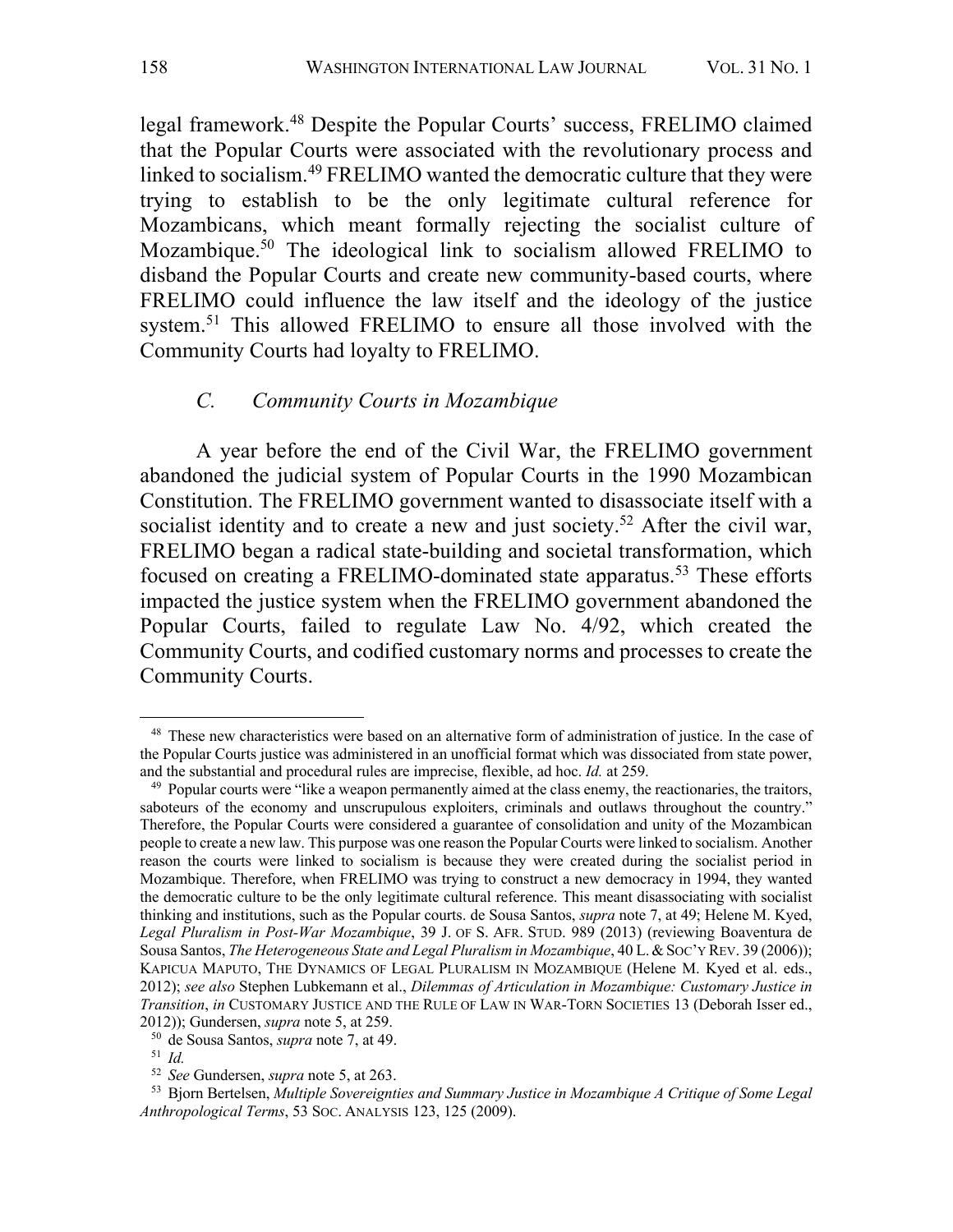To further its mission, FRELIMO created the Organic Law of the Judicial Courts, which stated that this new judicial structure was "consistent with the new philosophy of the organization of the state and many democratic institutions in the country."54 Yet community courts were not mentioned in the Organic Law of the Judicial Courts. The 1992 Constitution provided the legal framework for the Community Courts; however, the Community Courts were not legally recognized until Law No. 4/92 was implemented. <sup>55</sup> Law No. 4/92 "indicated the need to value and deepen [community style justice], taking into account the ethnic and cultural diversity of Mozambican society."56 FRELIMO justified the creation of Community Courts by claiming they were able to "resolve small differences within the community and contribute towards harmonizing the various practices of justice and enriching rules, habits, and customs, thus leading to a creative synthesis of Mozambican  $\text{laws}$ ."57

Through the implementation of Law No. 4/92, FRELIMO was able to codify community justice and cultural norms and processes. When customary law is codified well and thoughtfully, cultural norms can still exist within the law. However, the process of codification by FRELIMO froze cultural norms in a particular point in time. This made customary law the property of FRELIMO because the party determined which cultural norms would be used in customary law.58

After creating the Community Courts, FRELIMO was able to politicize the Community Courts in three main ways: through judges, the appeal process, and through the choice of locations of the Community Courts. The FRELIMO government never provided the regulations needed to implement the law that created the Community Courts, Law No. 4/92. <sup>59</sup> Because these regulations were not promulgated to implement Law No. 4/92, the central

<sup>54</sup> Conceição Gomes et al., *Community Courts*, *in* LAW AND JUSTICE IN A MULTICULTURAL SOCIETY: THE CASE OF MOZAMBIQUE 203, 203 (Boaventura de Sousa Santos et al. eds., 2006), https://dataspace. princeton.edu/handle/88435/dsp012z10wt03k. 55 *Id.* at 203.

<sup>56</sup> *Id.*

<sup>57</sup> PREAMBLE TO LAW NO. 4/92.

<sup>58</sup> *Id.* 

<sup>59</sup> "Regulated" for purposes of this paper is akin to "enforced." Law No. 4/92 was enacted in 1992 to allow citizens to resolve minor disputes within the community, to contribute to the harmonization of different legal practices, and to enrich the rules, habits, and customs that lead to a creative synthesis of Mozambican law. However, Law No. 4/92 was never effectuated. It did not include all the details needed to explain how individuals, businesses, state, or local governments might follow the law. It lacked the regulations needed for successful implementation. The Mozambican government never created a regulation, leaving Law No. 4/92 to go unenforced.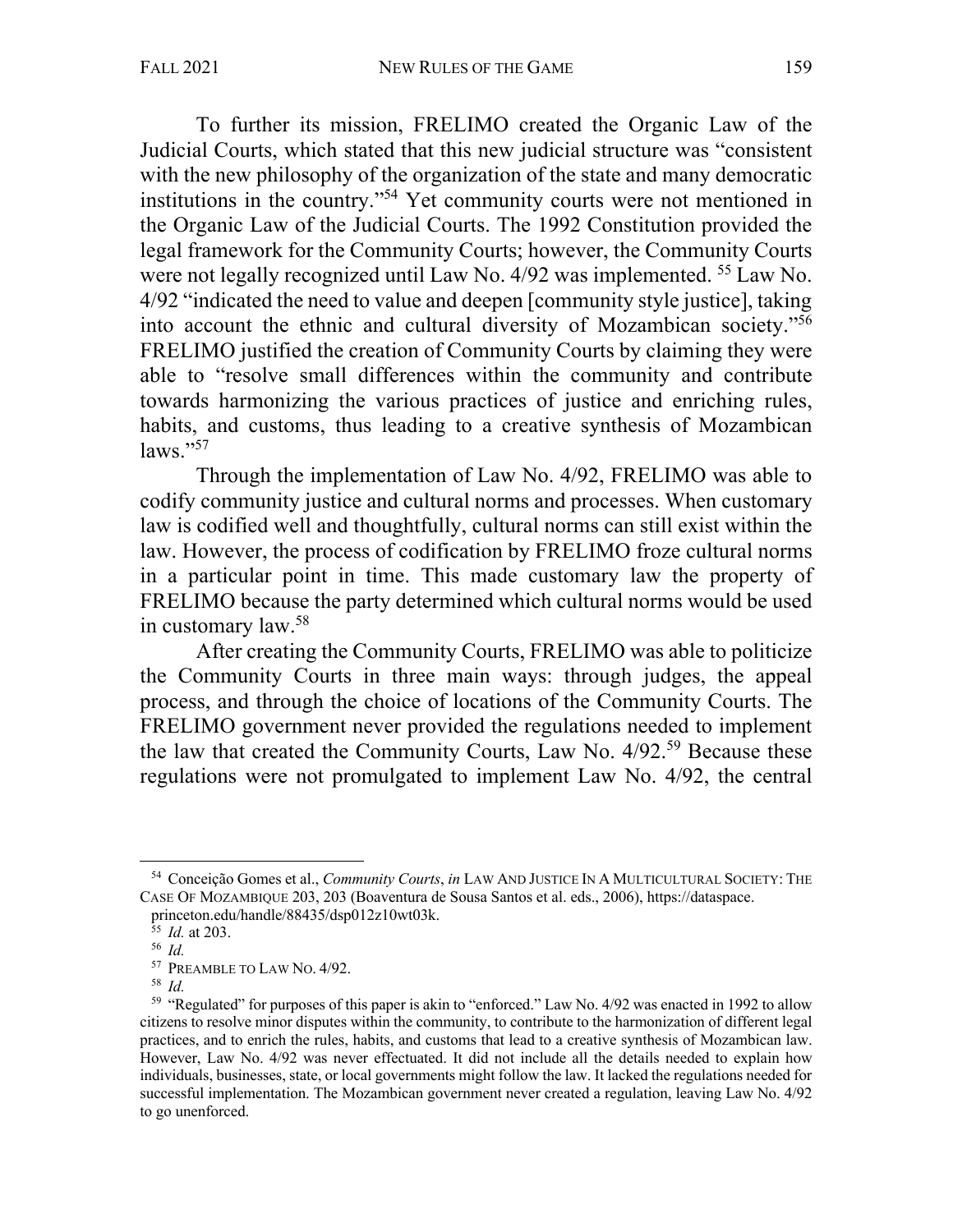government was able to change the rules of the courts.<sup>60</sup> For example, after creating the Community Courts and codifying the laws of the Community Courts, the FRELIMO government decided judicial vacancies would be filled directly by individuals connected with the FRELIMO party.<sup>61</sup> This allowed FRELIMO to politicize the Community Courts and ensure the courts did not create a legal framework that might delegitimize the government.

#### *1. Politicization of community courts through judges*

Article 7 of Law No. 4/29 stipulates that Community Courts are to be composed of eight judges, consisting of five full members and three substitutes. In practice, however, the number of judges is not uniform across courts; some courts have fewer judges. <sup>62</sup> Law No. 4/92 determined that the judges of the local and neighborhood courts would continue to exercise their function until the first election, the dates or frequency of which were not stated in the law. $^{63}$  In the absence of regulation, there were no elections. This meant judges who previously served on the Popular Courts kept their positions on the Community Courts. <sup>64</sup> Some judges left their positions because they felt a loss of social prestige attached to the position and felt abandoned by their government.65 Judges who left or died during the civil war were not always replaced.<sup>66</sup>

With no regulatory law to govern the process, replacement of judges was governed by the socio-political environment. <sup>67</sup> New judges were elected through the local *grupos dinamizadroes* (dynamic groups), proposed by neighborhood structures, or by direct intervention of individuals connected with the FRELIMO party.<sup>68</sup> With this structure, almost all the judges belonged to the FRELIMO party. <sup>69</sup> They participated in party organizations such as the

<sup>66</sup> *Id.* 

 $60$  Today, Mozambique is ranked  $112<sup>th</sup>$  across 128 countries in terms of regulatory enforcement based on the World Justice Project Rule of Law Index. Regulatory enforcement measures the extent to which regulations are fairly and effectively implemented and enforced. Regulations, both legal and administrative, structure behavior within and outside the government. When looking at the data from the World Justice Project, the government of Mozambique has a pattern of not fairly and effectively implementing and enforcing regulations. *See WJP Rule of Law Index*, WORLD JUST. PROJECT, https://worldjusticeproject.org/rule-of-law-index/country/2020/Mozambique/Regulatory%20Enforcement/ (last visited Oct. 5, 2021). 61 *See* Gomes et al., *supra* note 54, 54at 206.

<sup>62</sup> *Id.* 

<sup>63</sup> *Id.* at 205.

<sup>64</sup> *Id.* 

<sup>65</sup> de Sousa Santos, *supra* note 7, at 56.

<sup>67</sup> *Id.* at 57.

<sup>68</sup> *See generally* de Sousa Santos, *supra* note 7, at 57. 69 *Id*.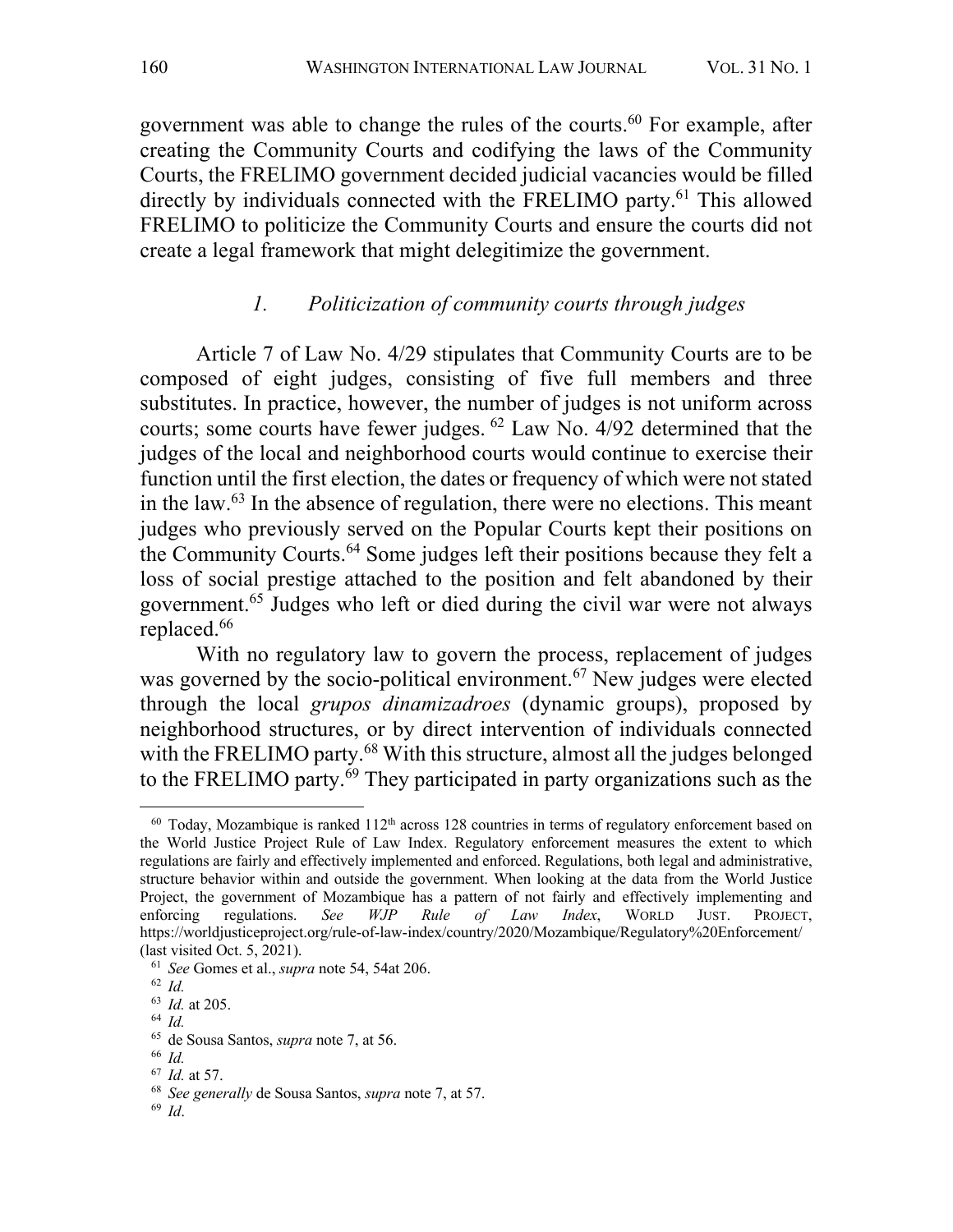*Organizaco da Mulher Mozambicana* (Organization of Mozambican Women, which is part of FRELIMO) and local *grupos dinamizadores*. <sup>70</sup> Since new judges had ties to the FRELIMO party, the Community Courts were increasingly seen as instruments of FRELIMO. The perceived politicization of the Community Courts undermined their legitimacy and often created issues with the communities. In Mocimboa de Praia, supporters of RENAMO created their own parallel community court.<sup>71</sup> In Angoche, a municipality won by RENAMO in 2003, the Community Courts struggled to attract litigants because of their political affiliation. <sup>72</sup> The result was a profound distrust of the Community Courts' ability to judge cases with the impartiality parties required.73 With judges' direct association with the FRELIMO party, Community Courts became a tool for FRELIMO to centralize their political control.

# *2. A lacking appeal process*

Moreover, Law No. 4/92 did not provide for an appeal process to appeal cases from the Community Courts to the official courts.<sup>74</sup> This further delegitimized the courts and centralized FRELIMO's power. Appeals serve two important functions in the Mozambican court system. The first is to correct errors by the initial decision maker.<sup>75</sup> An appellate court often has greater experience, fewer time pressures, a collegial decision-making process, and the ability to correct mistakes of lower courts. <sup>76</sup> Published appellate decisions provide information about erroneous decisions and aid in clarifying the law. <sup>77</sup> Without an appeals process, the decisions of Community Court judges were final. Over time, people simply stopped using the Community Courts in locations dominated by RENAMO supporters due to the politicized nature lack of the appeals process.<sup>78</sup>

<sup>70</sup> Gomes et al., *supra* note 54, at 215.

<sup>71</sup> *Id.* at 207.

<sup>72</sup> *Id.* 

<sup>73</sup> 54*Id.* at 208.

<sup>74</sup> de Sousa Santos, *supra* note 7, at 56.

<sup>75</sup> Christopher Drahozal, *Judicial Incentives and the Appeals* Process, 51 SMU L. REV. 469, 469–470 (2011).

<sup>76</sup> Susan Haire, et al., *Appellate Court Supervision in the Federal Judiciary: A Hierarchical Perspective*, 37 L. & SOC'Y REV. 143, 145 (2003).

<sup>77</sup> *Id.* at 470. 78 *See generally* Gomes, *supra* note 54, at 207.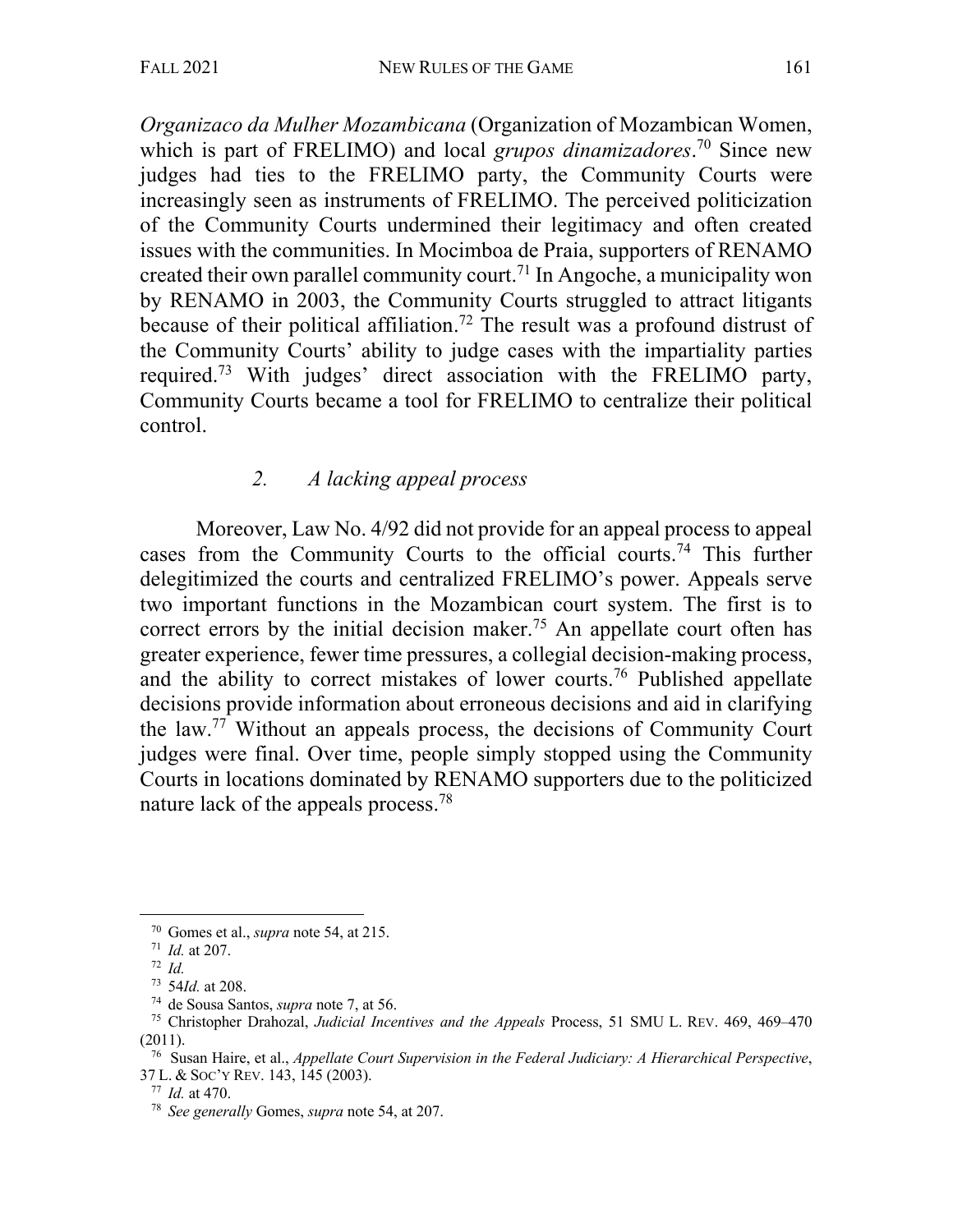#### *3. Politization through physical location*

The physical location of the Community Courts made them vulnerable to politicization because court proceedings were frequently disrupted by weather and because FRELIMO leased and controlled many of the court buildings.<sup>79</sup> Court locations were not regulated by Law No. 4/92, so many of the Community Courts operated on the same premises as the former Popular Courts.80 And because the courts operated in open air, court activities were at the mercy of the weather.<sup>81</sup> Sessions were interrupted any time it rained, effectively making the courts seasonal.82 The Community Courts that operated indoors faced precarious conditions. The buildings were provided by the *grupo dinamizador*, the FRELIMO party, the Administrative Post, the school director of the Municipal Councils, and some even functioned in the homes of the presiding judges.<sup>83</sup> With Community Courts operating in buildings loaned by the FRELIMO party, the courts often had to be shared by the local *grupo dinamizador*. <sup>84</sup> The shared space greatly affected the working hours of the courts, and if the parties were not on time, trials were sometimes operated by members of the *grupo dinamizador*. <sup>85</sup> Without a stable location to operate, document storage was impossible—judges often had to take their files home with them. $86$ 

To better understand the process of politicizing community justice, it helps to explore how the Community Courts were used as a form of transitional injustice and how legal pluralism allowed FRELIMO to disenfranchise the courts through the codification of customary law. Through these theoretical understandings, it becomes clear how FRELIMO was able to control the Community Courts and use them as a tool of political control to centralize their power in Mozambique's post-conflict state.

#### II. THEORETICAL FRAMING

The implementation of Community Courts by the FRELIMO government in Mozambique is an example of how a post-conflict government can manipulate transitional justice systems into systems of injustice. This

<sup>82</sup> *Id.* 

<sup>79</sup> *See id.* at 208.

<sup>80</sup> de Sousa Santos, *supra* note 7, at 57.

<sup>81</sup> Gomes et al., *supra* note 54, at 208.

<sup>83</sup> de Sousa Santos, *supra* note 7, at 57.

<sup>84</sup> Gomes et al., *supra* note 54, at 208.

<sup>85</sup> *Id.*

<sup>86</sup> de Sousa Santos, *supra* note 7, at 57.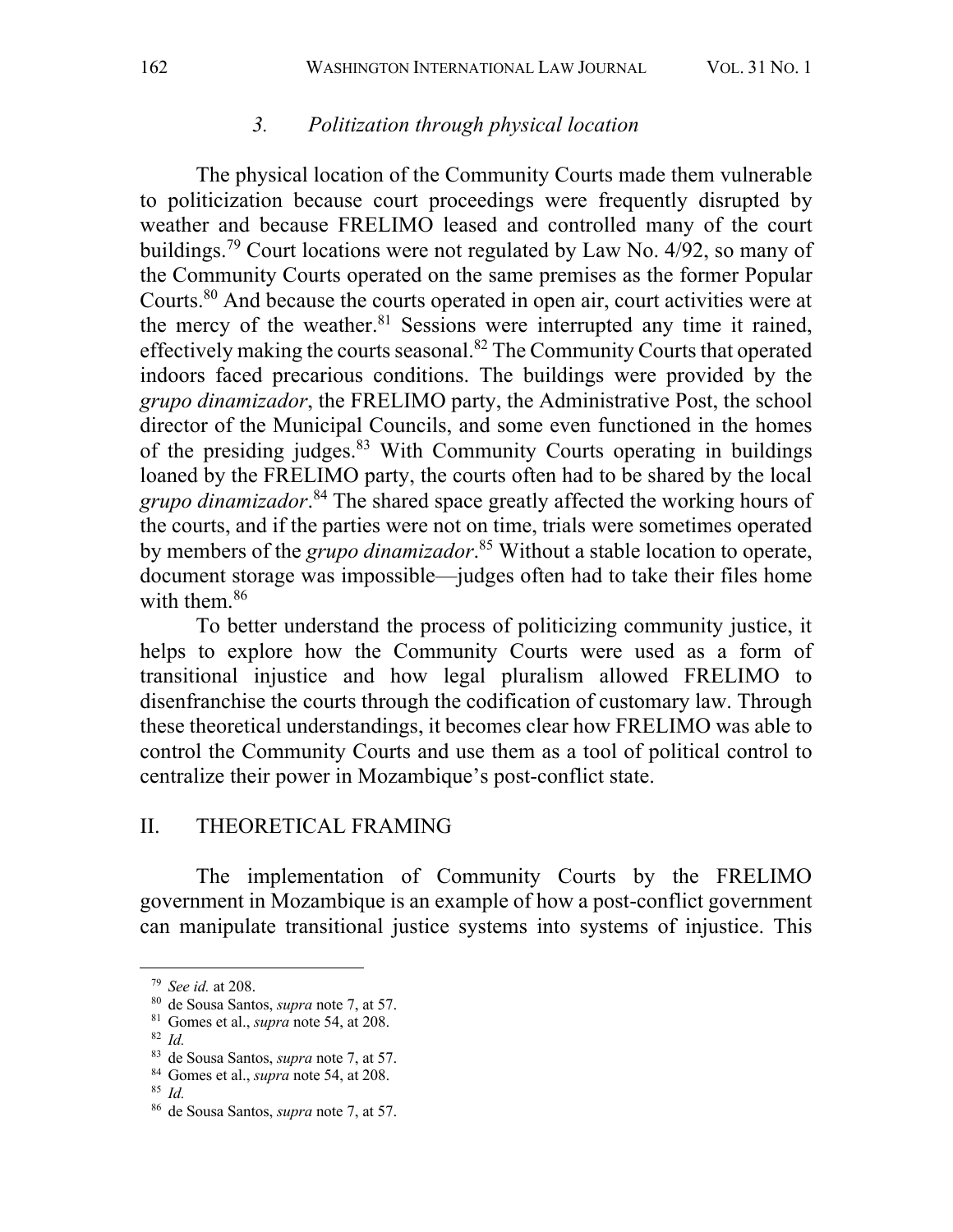section discusses the meaning of transitional justice by examining how a postconflict state can co-opt transitional justice systems to consolidate power.<sup>87</sup> Section A discusses the normative ideas of transitional justice, including the use of customary courts as a form of dispute resolution. Section B then exposes the normative ideas of transitional justice for their inaccuracies and discusses "transitional injustice."

### *A. Judicial Systems and Transitional Justice*

When post-conflict states do not have an effective justice system, there cannot be an effective regime. <sup>88</sup> An effective judicial system allows for the punishment of injustice and the creation of a strong rule of law. 89These two characteristics grant the government legitimacy. If the state can show through the judicial branch that they are making strides towards building trust within the fractured society, this highlights that the new regime depends on the fair and impartial administration of law.90 Thus, individuals within society can see that the state is taking the protection of human rights seriously through a properly functioning legal system. This further shows external international institutions that the state is making strides to become a democracy.<sup>91</sup>

Since the early 1990's, judicial reform in post-conflict societies centered around reestablishing the rule of law. $92$  The rule of law, as defined by the UN, is "a principle of governance in which all persons, institutions and entities, public and private, including the state itself, are accountable to laws that are publicly promulgated, equally enforced and independently adjudicated, and which are consistent with international human rights norms and standards."93 Interventions often used to bolster the rule of law includes

 $87$  Transitional injustice is when governments implement transitional justice without maintaining an interest in truth, peace, or democracy but rather with the intention of promoting denial and forgetting, perpetuating violence, and legitimating authoritarianism. *See generally* Cyanne E. Loyle & Christian Davenport,

*Transitional Injustice: Subverting Justice in Transition and Postconflict Societies*, J. OF HUM. RTS. (2016). <sup>88</sup> Jessica Vapnek et al., *Improving Access to Justice in Developing and Post-Conflict Countries: Practical Examples from the Field*, 8 DUKE F. FOR L. & SOC. CHANGE 27, 31 (2016).

 $89 \overrightarrow{Id}$ .

<sup>90</sup> *Id.*

<sup>91</sup> *Id.* at 34.

<sup>92</sup> Patricia Lundy & Mark McGovern, *Whose Justice? Rethinking Transitional Justice from the Bottom Up*, 35 J. OF L. AND SOC'Y 26 (2008).

<sup>93</sup> *What is the Rule of Law*, UNITED NATIONS AND THE RULE OF LAW, https://www.un.org/ruleoflaw/whatis-the-rule-of-law/. In addition to the United Nations definition of the Rule of Law, The World Justice Project defines the rule of law as a durable system of laws, institutions, norms, and community commitment that delivers accountability, just law, open government, and accessible and impartial justice. These four principles constitute a working definition of the rule of law.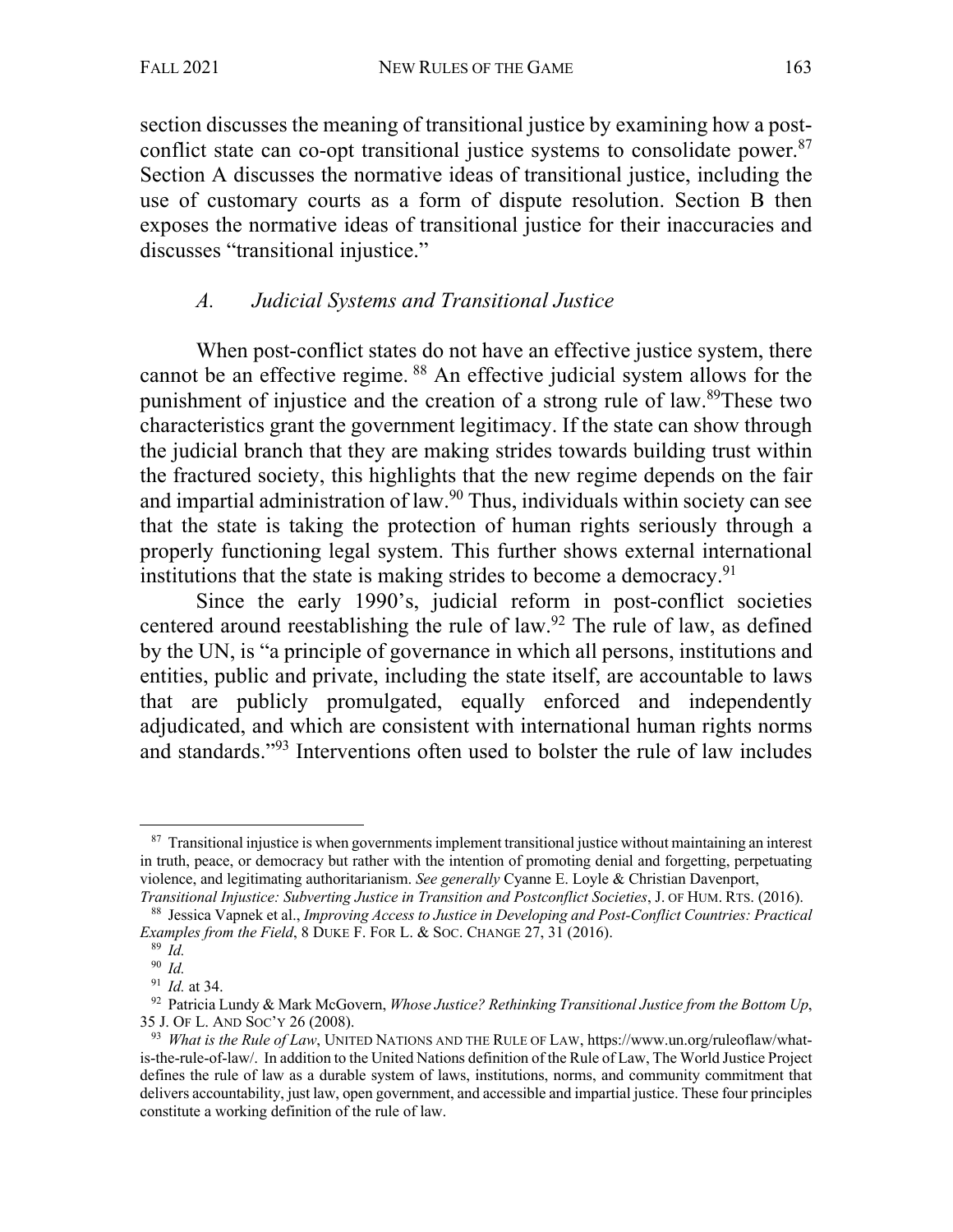training judges and other legal professionals, supporting the formation of police forces, and establishing human rights commissions.<sup>94</sup>

When the rule of law approach is applied in post-conflict societies, judicial institutions are supposed to become dispute resolution mechanisms that apply rules mechanically and without discretion.<sup>95</sup> There has been an increased reliance on judicial institutions to address direct injustices against individuals, including, human rights abuses, war crimes, and crimes against humanity.<sup>96</sup> To fully address injustices against individuals, the "truth" about past injustices and wrongdoings must be uncovered. This rationale has expanded the definition of judicial reform to include non-formal judicial institutions.97 Thus, judicial reform has now garnered the title "transitional justice" in post-conflict societies.<sup>98</sup> Transitional justice "is the full range of processes and mechanisms associated with a society's attempt to come to terms with a legacy of large-scale past abuses, to ensure accountability, serve justice and achieve reconciliation."<sup>99</sup>

The result is the creation of a multi-layered approach to judicial reform, which can include international, national, hybrid, or local institutions.<sup>100</sup> One approach to address judicial reform through transitional justice is to focus on local justice initiatives.<sup>101</sup> The overall goal of local justice initiatives is to set up customary courts that are able to handle cases, such as land disputes, estate disputes, stock-theft cases, and petty criminal matters in an effective, inexpensive manner.<sup>102</sup> These local justice initiatives look different depending on the state and the conflict.

The most common form of a local justice initiative is exemplified in the Gacaca courts in Rwanda. After the 1994 genocide in Rwanda, the prisons

<sup>94</sup> Richard Sannerholm, *Legal, Judicial and Administrative Reforms in Post-Conflict Societies: Beyond the Rule of Law Template*, 12 J. OF CONFLICT AND SEC. L. 65, 66 (2007). For example, the UN created a Judicial ethics training curriculum for judges in Nigeria to provide the judges with a framework for analyzing and resolving ethical issues. *Judicial Ethics Training Manual for the Nigerian Judiciary*, UNITED NATIONS OFFICE ON DRUGS AND CRIME, https://www.unodc.org/documents/nigeria//publications/

Otherpublications/Judicial ethics training manual for the Nigerian judiciary.pdf (last visited Sept. 20, 2020).

<sup>95</sup> Balakrishann Rajaopal, *Invoking the Rule of Law in Post-Conflict Rebuilding: A Critical Examination*, 49 WILLIAM & MARY L. REV. 1347, 1363 (2008).

<sup>96</sup> Lundy & McGovern, *supra* note 92, at 266.

<sup>97</sup> *Id.* 

<sup>98</sup> *Id.* at 268.

<sup>99</sup> *See* U.N. Secretary-General, *supra* note 17.

<sup>100</sup> Kieran McEvoy, *Beyond Legalism: Towards a Thicker Understanding of Transitional Justice*, 34 J. OF L. AND SOC'Y 411, <sup>411</sup> (2007). 101 Naomi Roht-Arriaze & Laura Arriaza, *Social Reconstruction as <sup>a</sup> Local Process*, <sup>2</sup> INT'L J. OF

TRANSITIONAL JUST. 152, 172 (2008).<br><sup>102</sup> Jennifer Widner, *Courts and Democracy in Postconflict Transitions: A Social Scientist's Perspective on* 

*the African Case,* 95 THE AM. J. OF INT'L L. 64, 65 (2005).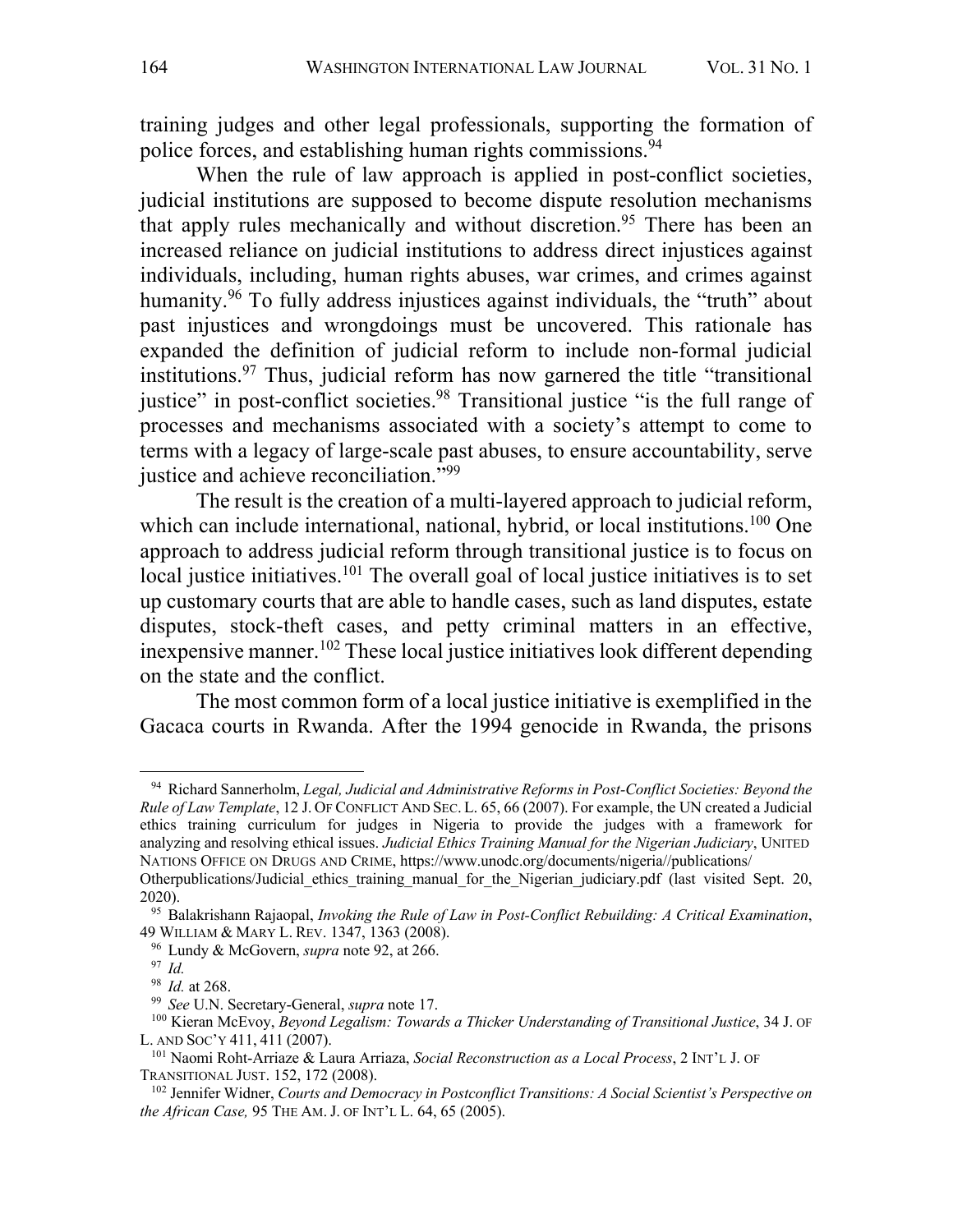were bursting with genocide suspects, and conventional courts were overrun with cases.<sup>103</sup> Two years after the genocide, the conventional courts had only managed to try 1,292 genocide suspects, with 130,000 prisoners crammed into a space meant for 12,000.<sup>104</sup> At that rate, tens of thousands of suspects would have been awaiting trial for years.<sup>105</sup> To address this issue, the Rwandan government proposed setting up community-based courts to try genociderelated crimes through the customary Gacaca model.<sup>106</sup> The Gacaca courts were run by local judges and encouraged community participation, making ordinary citizens the main actors in dispensing justice and fostering reconciliation.107 Customary courts can play an important role in filling the gap of formal courts in post-conflict settings. By providing access to multiple layers of courts, judicial reform has enabled fragile post-conflict societies to rebuild the trust of the civilians and ensure justice for those who endured horrific crimes against humanity.

The government of Mozambique made no effort to create courts like the Gacaca in Rwanda. Mozambique proceeded with a "deny and forget" approach, with wartime crimes given blanket amnesty, leaving no room for truth and reconciliation.108 With the entire judicial system reimagined, FRELIMO created Community Courts to allow local ethics and procedures to address wartime disputes.<sup>109</sup> Through a critical analysis of normative assumptions regarding truth, peace, and democracy associated with the implications of transitional justice, a new narrative emerges.<sup>110</sup> The next section discusses a new framework for analysis and the shifting of the transitional justice narrative.

### *B. Shedding New Light on Transitional Justice and Uncovering Transitional Injustices*

The central underlying normative assumption in transitional justice is that the law is an impartial source of justice.<sup>111</sup> But beyond normative

<sup>103</sup> Leslie Haskell, *Justice Compromised: The Legacy of Rwanda's Community-Based Gacaca Courts*, HUM. RTS. WATCH (May 31, 2011), https://www.hrw.org/report/2011/05/31/justice-

compromised/legacy-rwandas-community-based-gacaca-courts. 104 *Id.*

<sup>105</sup> *Id.*

<sup>106</sup> *Id.* <sup>107</sup> *Id.*

<sup>108</sup> *See* Bueno, *supra* note 21.

<sup>109</sup> *Id.*

<sup>110</sup> Loyle & Davenport, *supra* note 87, at 127.

<sup>111</sup> Susan Thomson & Rosemary Nagy, *Law, Power, and Justice: What Legalism Fails to Address in the Functioning of Rwanda's Gacaca Courts*, 5 THE INT'L J. OF TRANSITIONAL JUST. 11, 13 (2011).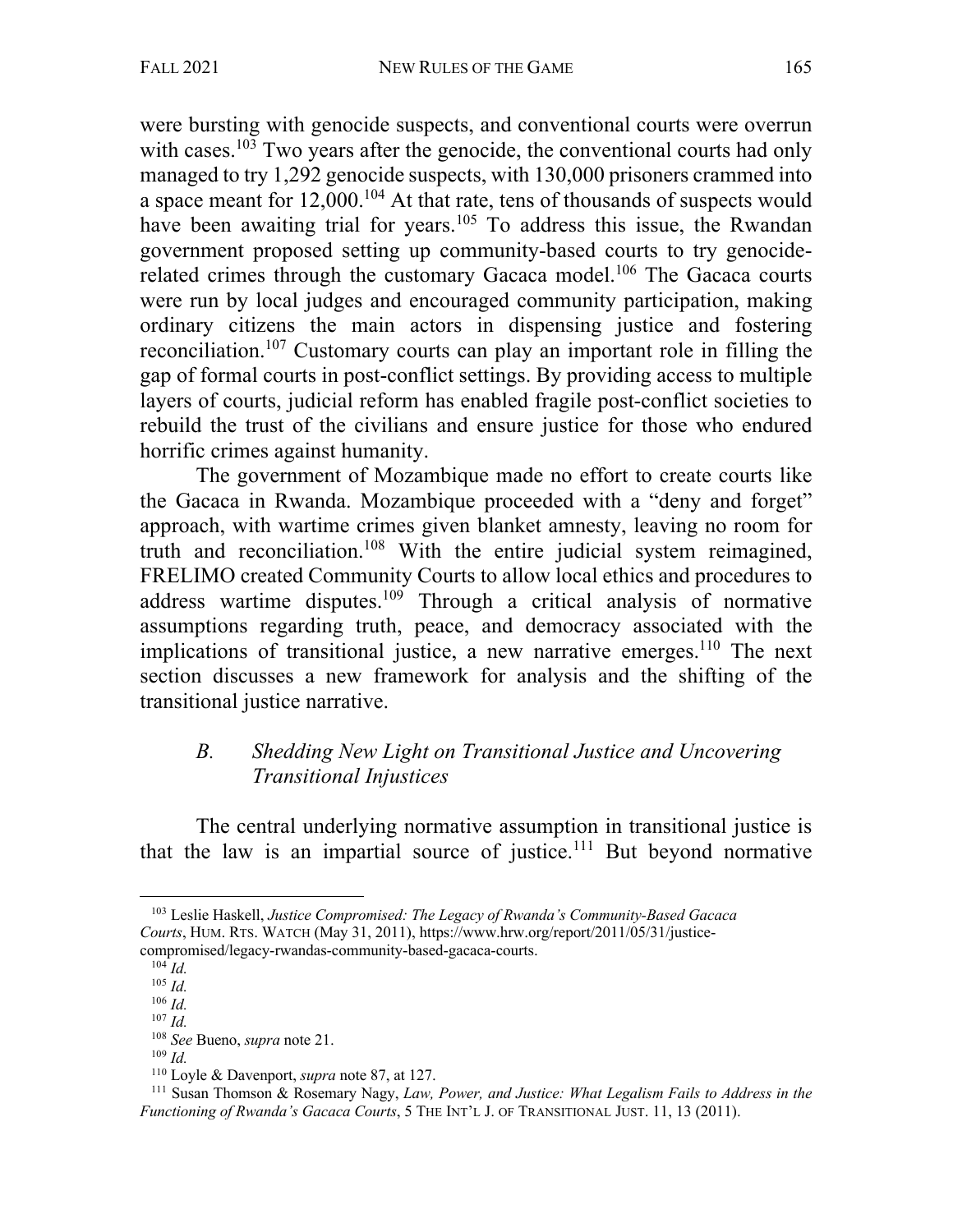assumptions of transitional justice, a new critical narrative of transitional justice emerges. Even though transitional justice is implemented with "good intentions," governments often misuse mechanisms of transitional justice to subvert the commonly prescribed normative goals previously identified.<sup>112</sup>

The same processes used to promote peace and democracy through the transitioning regime can have very different outcomes than those reported in mainstream media.<sup>113</sup> In reality, these processes often perpetuate conflict by process-specific violence, which includes the targeting of judges or witnesses through death threats.<sup>114</sup> Transitional justice processes have also perpetuated violence when these justice processes target certain groups. For example, violence resulted in Rwanda when the Gacaca courts only tried Hutu nationals.<sup>115</sup> The targeted groups may feel a need to resume violence to avoid the sanctions placed on them. $116$ 

In addition, if the new regime has a weak rule of law and is not moving towards democracy, the system of transitional justice can legitimize authoritarianism.117 The term used to describe this critical approach to transitional justice is "transitional injustice."118 Transitional injustice shows evidence of a state-centric and top-down mechanism used in post-conflict societies because the law allows states to control institutions designed to deliver justice.<sup>119</sup> If the institutions that deliver justice are co-opted by politics, then the rules of the game change. Rules may already exist on paper, but if they are implemented by weak institutions, they may not be enforced due to insufficient resources, capacity, or due to the lack of respect for the rule.<sup>120</sup> Thus, institutions offer elites an arena to maximize political advantage positions, further eroding trust.<sup>121</sup> While there are numerous examples of

- $\frac{114}{115}$  *Id.*
- 

<sup>112</sup> Loyle & Davenport, *supra* note 87, at 97. 113 *Id*. at 132.

<sup>115</sup> *Id*. 116 *Id*. at 141. 117 *Id.* at 142. 118 *Id.* at 127.

<sup>119</sup> *See generally* KIERAN MCEVOY & LORNA MCGREGOR, TRANSITIONAL JUSTICE FROM BELOW:

GRASSROOTS ACTIVISM AND THE STRUGGLE FOR CHANGE 411 (1st ed. 2008) (discussing how transitional justice is a heavily politized process and traditionally was applied in a limited and linear time period, yet transitional justice is no longer a linear process and needs to be critiqued from below and above).

<sup>120</sup> Janine Aron, *Building Institutions in Post-Conflict African Economies*, 15 J. OF INT'L DEV. 471, 475 (2003).

<sup>121</sup> Milli Lake, *Building the Rule of War: Post-conflict Institutions and the Micro-Dynamics of Conflict in Eastern DR Congo*, 17 INT'L ORGS. 1, 2 (2017).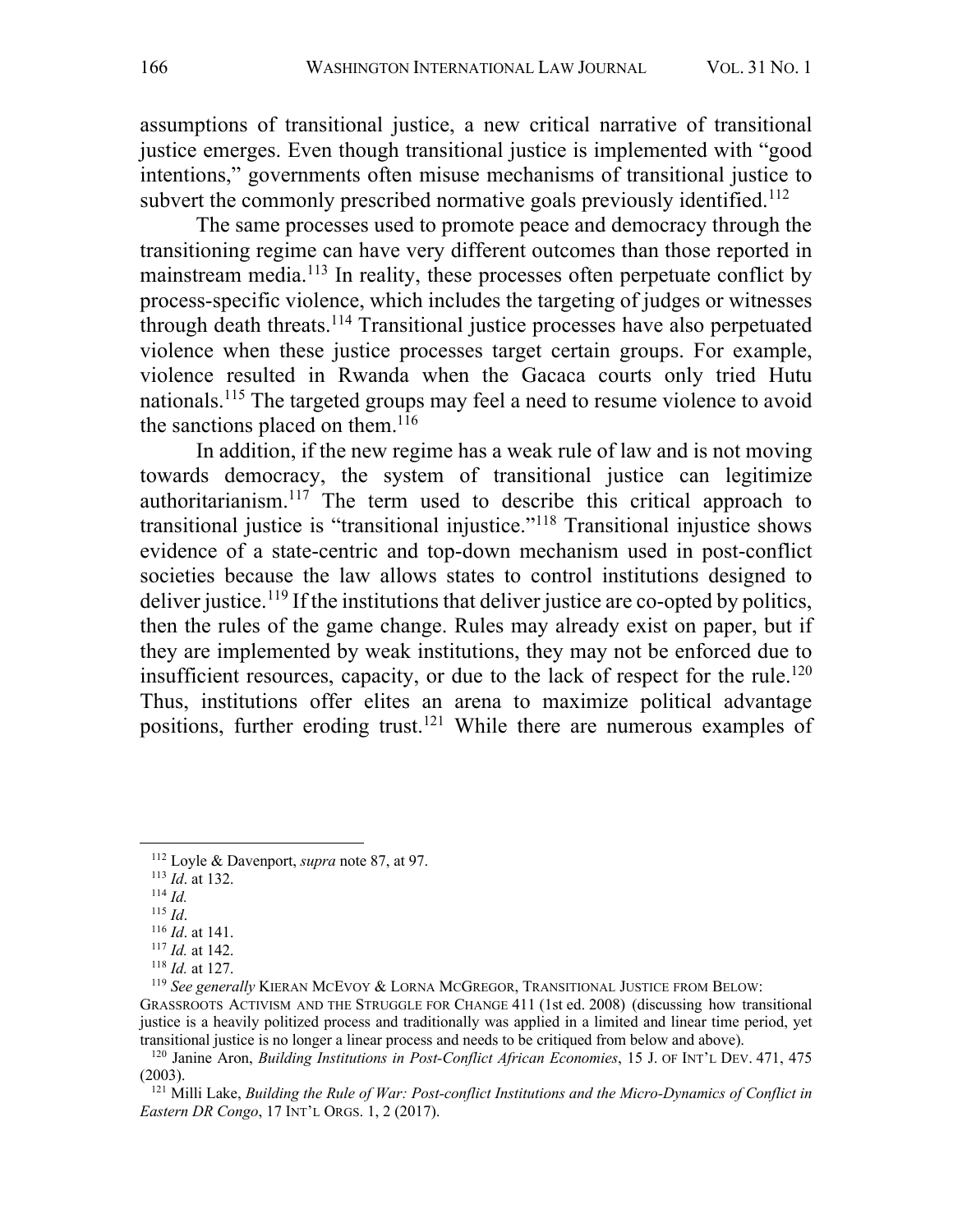transitional injustice, there are no clear examples of a transformative system that avoids the manipulations used by new post-conflict governments.<sup>122</sup>

### III. POLITICAL CONTROL THROUGH COMMUNITY COURTS IN MOZAMBIQUE

After the creation of the Community Court, the FRELIMO government used these community-based adjudicatory bodies as a form of transitional injustice and began manipulating the process of justice in the post-conflict state. FRELIMO did this by creating a culture of denial and forgetting (granting amnesty to all involved) and consolidating the autocratic state (intentionally weakening the rule of law by placing judges in the Community Courts who were FRELIMO party members or supporters). But how did the FRELIMO government create a judicial system that gave them the power to delegitimize the Community Courts? In Mozambique, this was done through the "Superior State Approach," which allowed the FRELIMO government to remove customary traditions from communities and make community justice practices the property of the state through codification of customary laws.

# *A. How the Superior State Approach Allows a State to Politicize Customary Courts*

Civil wars or mass conflicts are rarely resolved with clear distinctions between the winner and loser.<sup>123</sup> Despite this unclear distinction, the international community forces newly failed states to transition to democracy.<sup>124</sup> As such, one group (whether this is a dominant political party, religious, or ethnic group) is placed in power over another. Many times, this is done through the influence or selection of these "winner" or "loser" by the international community. Once a new party gains power, it is typically, and also paradoxically, rendered weak because this new government will have lower levels of capacity and legitimacy than is needed to secure buy-in by

<sup>&</sup>lt;sup>122</sup> As noted above, on the surface the efforts taken by the Rwandan government are normally associated with transitional justice. However, Rwandan transitional justice efforts have been used by the Rwandan government to promote denial and forgetting, renew violence, and legitimize an autocratic regime. These efforts taken by the Rwandan government through transitional justice provide an example of the ways in which the transitional justice process can be subverted for other goals, revealing transitional injustice. *See*  Loyle & Davenport, *supra* note 87.

<sup>123</sup> *See generally* Katie Paul, *Why Wars No Longer End with Winners or Losers*, NEWSWEEK (Jan. 11, 2010, 7:00 PM), https://www.newsweek.com/why-wars-no-longer-end-winners-and-losers-70865.

<sup>124</sup> Derick Brinkerhoff, *Rebuilding Governance in Failed States and Post-Conflict Societies: Core Concepts and Cross Cutting Themes*, 25 PUB. ADMIN. & DEV. 3, 13 (2005).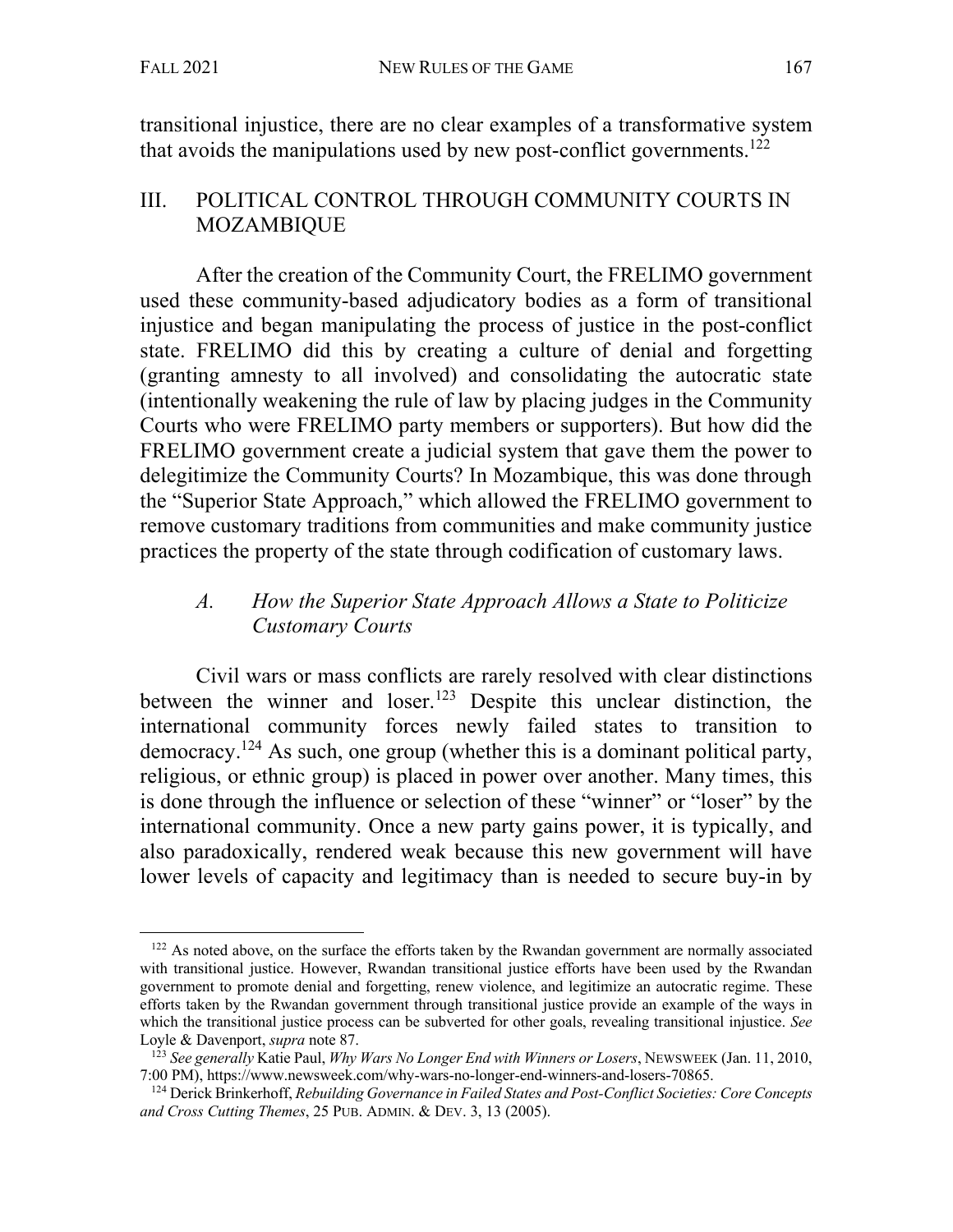those skeptical of the state.<sup>125</sup> Therefore, creating an unstable environment where the power of the state is contested.

Moreover, post-conflict states are pressured by the international community to administer justice and adhere to the rule of law.126 After a conflict, establishing a viable justice system is vital to the success or failure of state-building. <sup>127</sup> A state's inability to function justly and effectively can generate conflicts that spill across borders, facilitating criminal networks and transitional violent extremism.128 However, new governments do not have the capacity to administer justice justly and effectively. To ensure justice is administered, new states often seek to establish rule of law in plural legal systems. 129

Legal pluralist systems develop in many post-colonial states. These systems typically develop when newly independent states attempt to balance the preservation of their cultural heritage through customary law with that of modern constitutional regimes.<sup>130</sup> Legal pluralism, defined as "two or more legal systems coexist[ing] in the same social field," allows a new state to develop formal judicial systems and use customary forms of justice. <sup>131</sup> There are two forms of legal pluralism. The first one is state law pluralism, where the state incorporates part of non-state law, such as customary law, into its legal hierarchy.132 The second one is deep legal pluralism, where there is no hierarchy of legal systems, meaning state law and non-state law exist without any formal relationship.<sup>133</sup> New governments adopt one of these two types of legal pluralism after a colonial power departs or a conflict ends because customary courts are the dominant form of legal order. In Mozambique, the use of state pluralism allowed FRELIMO to justify the codification of customary law. In turn, this bolstered FRELIMO's power because FRELIMO was able to dictate how Community Courts would operate but disguise them as customary courts.

The rules that comprise customary courts stem from custom, tradition, religion, and family lineage, which have equal or greater influence in

<sup>125</sup> Geoffrey Swenson, *Legal Pluralism in Theory and Practice*, 20 INT'L STUD. REV. 438, 439 (2018). 126 Sannerholm, *supra* note 94.

<sup>&</sup>lt;sup>127</sup> See generally Office of the U.N. High Commissioner for Human Rights, Rule of Law Tools for Post Conflict States Mapping the Justice Sector, HR/PUB/06/2 (2006).

<sup>128</sup> Swenson, *supra* note 125, at 439.

<sup>&</sup>lt;sup>129</sup> LAURA GRENFELL, PROMOTING THE RULE OF LAW IN POST-CONFLICT STATES 62 (2013).

<sup>&</sup>lt;sup>130</sup> David Pimentel, *Legal Pluralism in Post-Colonial Africa: Linking Statutory and Customary Adjudication in Mozambique, 14 YALE HUM. RTS. & DEV. J. 59 (2011).* 

<sup>&</sup>lt;sup>131</sup> Sally Engle Merry, *Legal Pluralism*, 22 L. & Soc'Y REV. 869, 870 (1988).<br><sup>132</sup> GRENFELL, *supra* note 129, at 61.<br><sup>133</sup> Merry, *supra* note 131, at 870.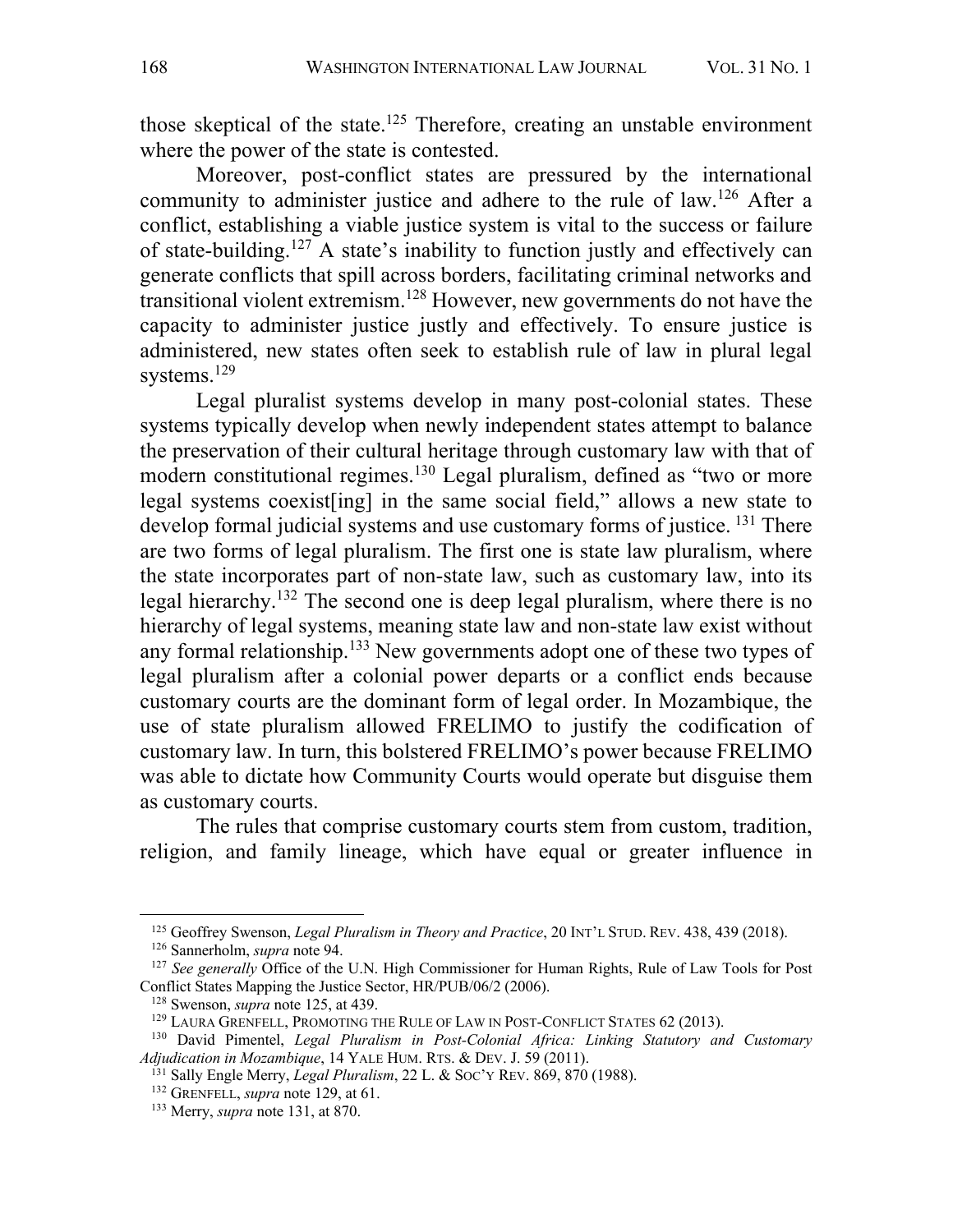communities recovering from conflict than state law.134 It is estimated that 80% to 90% of disputes in developing economies are handled outside the state justice system.<sup>135</sup> One reason for this is that, in many post-conflict states, the formal courts are corrupt, overwhelmed, or merely inadequate, in addition to being too far geographically removed to be accessible or meaningful.<sup>136</sup> For these reasons, customary courts may sometimes be the only or better alternative.

The new pluralistic legal system allows parties to select dispute resolution forums based on accessibility, efficiency, cost, and perceived legitimacy.137 But allowing multiple justice systems to coexist also creates a challenge to the state's claim on a legitimate resolution of legal disputes and the uniform application of the law. This leads to a sustained struggle between the state and customary actors for legitimacy, resources, and authority.<sup>138</sup> Despite state's needing customary systems to gain legitimacy, states have the ability to co-opt the power dynamic and undermine customary courts., as explained in the following paragraphs.

One way a state can remove power from customary courts is through the "Superior State Approach."139 As noted above, when a new government is appointed the ruling party of a post-conflict state, they assume the role of ultimate authority.<sup>140</sup> Even though a state implements a system of legal pluralism to gain legitimacy, the state is ultimately in charge of rewriting the constitution. This rewriting allows the state to distribute power. To ensure a state has a unified national identity and can effectively address atrocities, it often recognizes the validity of customary law.<sup>141</sup> By framing customary courts as part of the judicial structure, but with limited powers, the state asserts

<sup>&</sup>lt;sup>134</sup> Swenson, *supra* note 125, at 439–440.<br><sup>135</sup> I use the term "Developing Economies" instead of "Developing Countries" because the World Bank has stated it no longer makes sense to distinguish countries according to their level of development. Tariq Khokharumar & Sera Juddin, *Should We Continue to Use the Term "Developing World"?*, WORLD BANK BLOG (Nov. 16, 2015), https://blogs.worldbank.org/opendata/should-we-continue-use-term-developing-

world; Swenson, *supra* note 125, at 439.<br>
<sup>136</sup> *See generally* Swenson, *supra* note 125.<br>
<sup>137</sup> *Id.* at 440.<br>
<sup>138</sup> *Id.*<br>
<sup>139</sup> Pimentel, *supra* note 130, at 75.<br>
<sup>140</sup> *Id.* Based on the World Justice Project Rule countries in terms of constraint on government powers. Constraints of government power measures the extent to which those who govern are bound by law. It looks at how the powers of the government and its agents are limited and held accountable under the law. In Mozambique, government powers are not effectively limited by the legislature nor the judiciary. In addition the transition of power is rarely subject to the law based on their score of .39. *See Mozambique*, WORLD JUST. PROJECT, https://worldjusticeproject.org/ruleof-law-index/country/2020/Mozambique/Constraints%20on%20Government%20Powers/ (last visited Oct. 16, 2021).

<sup>141</sup> Swenson, *supra* note 125, at 441.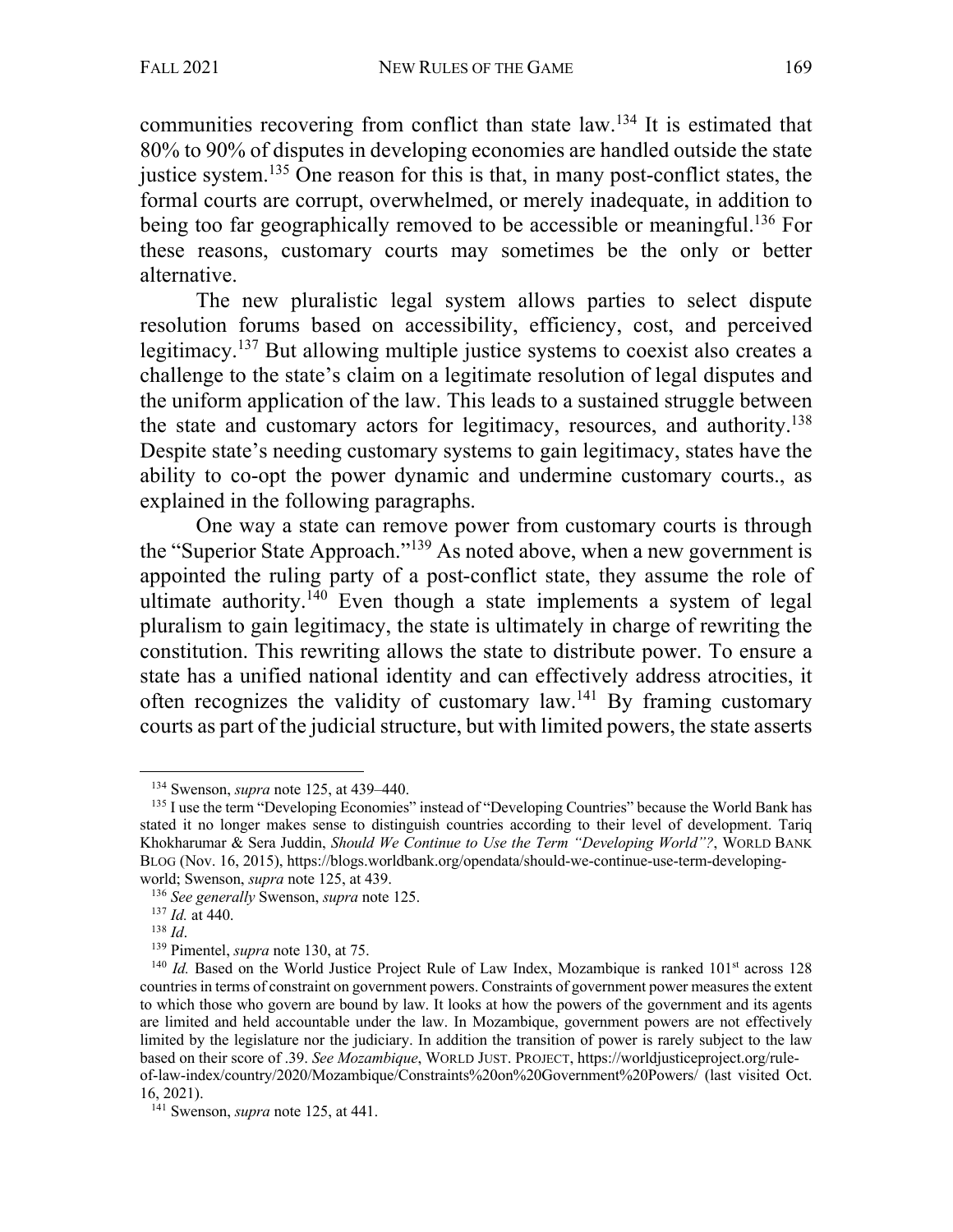that it is the proper guardian of local culture.<sup>142</sup> With customary courts in the hands of the state, the state can begin to codify customary law into State law and assert the primacy of statutory courts over that of customary adjudication.<sup>143</sup>

When states codify customary law in new regimes, they are often faced with multiple versions of customary law practiced throughout a country.<sup>144</sup> For example, there are at least sixty customary law systems, and corresponding conflicting value sets, in the region of South Sudan.145 States often face backlash from indigenous communities when attempting to codify customary law. This is because codified customs are difficult to change and may be used as tools of the state to restrict the application of previously used oral laws.<sup>146</sup> Despite this backlash, states move forward with codifying customary law by identifying common underlying traits or recognizing one preferred rule over another.<sup>147</sup> The result is a system of customary law that undermines its traditional application or results, in the boycott or ignorance of the code by the local populace. Thus, customary law "ceases to be a living law that adapts to suit the community it serves."<sup>148</sup>

By taking custom out of the hands of communities and placing it into the hands of the state, customary law becomes the state's property.<sup>149</sup> Without codification, law is often internalized by the community; unwritten laws enjoy public acceptance of both legal rules and institutions. <sup>150</sup> Unwritten laws also allow for flexibility in their application because as norms change, so do the laws. <sup>151</sup> Yet when these rules and customs are codified, communities cease to be the owners and guardians of customary law.<sup>152</sup> When the state intervenes in the customary process, it controls the custom and takes it away from communities.<sup>153</sup> At that point, customary law is no longer a reflection of community norms and values, but a law defined and imposed by an external authority, ensuring the superiority of state institutions over customary ones.

<sup>148</sup> *Id.*

<sup>142</sup> *Id*.

<sup>143</sup> Pimentel*, supra* note 130, at 78.

<sup>144</sup> *See generally Customary Law, Traditional Knowledge and Intellectual Property: An Outline of the Issues*, WORLD INTEL. PROP. ORG., https://www.wipo.int/export/sites/www/tk/en/resources/pdf/overview\_ customary\_law.pdf.

<sup>145</sup> Tobin, *supra* note 11, at 70–72. 146 *Id.*

<sup>147</sup> *Id.*

<sup>149</sup> *Id.*

<sup>150</sup> *Id.* at 78.

 $^{151}$  *Id*.

<sup>152</sup> *Id.* at 79–80.

<sup>153</sup> *Id.* at 79.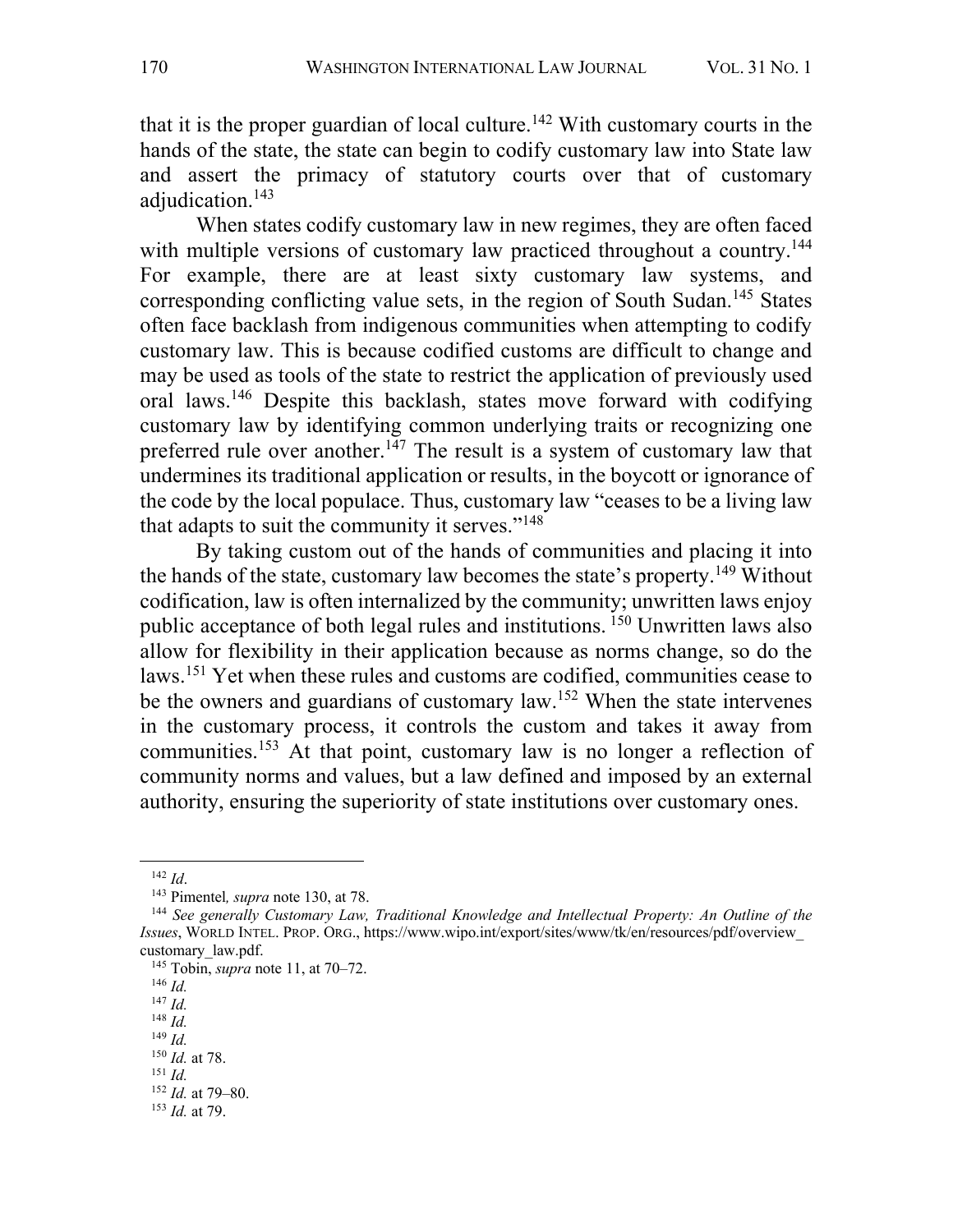As part of the Rome General Peace Accord, FRELIMO wrote the 1990 Mozambican Constitution.<sup>154</sup> The Constitution created a multiparty system and recognized the independence of judicial courts from executive and party control.155 The courts gained their structure from the 1992 Organic Law of the Judicial Courts. The law established three levels of judicial courts—district, provincial, and a Supreme Court.156 Despite these three levels of judicial courts, the Open Society Initiative reported that, "for Mozambicans, the judicial courts are inaccessible, blocked by a range of obstacles including financial constraints and their physical location. As a result, many citizens continue to rely on alternative mechanisms of dispute resolution, including community courts."157 As discussed above, the issue in Mozambique was that FRELIMO disbanded the previous customary courts, called Popular Courts. But with most Mozambicans relying on customary justice to address their conflicts, FRELIMO was forced to rely on legal pluralism to maintain power.158

The evolution of legal pluralism in Mozambique was not linear. The new government went from relying on a system of no legal pluralism—by disbanding the Popular Courts—to a state law pluralism structure. FRELIMO incorporated customary law by creating the Community Courts, which took on the legacy of Popular Courts by drawing on socio-cultural norms of local communities that emphasized justice for the people, by the people.<sup>159</sup> However, the Community Courts' laws were codified by the state, meaning FRELIMO was able to control the type of justice (such as decisions due to judge selection) within communities. In addition, there was no appeals process to the official courts from the decisions of the Community Courts.160 The law that created the Community Courts (Law No. 4/92) established how courts could operate and a new law would define their jurisdiction and institutionalization. However the new law did of the Community Courts did not pass until 2005. This meant that until 2005, if a party wanted their case reviewed, they had to bring the existing case to the state courts. Otherwise, the decision rendered by the Community Courts was final.<sup>161</sup>

<sup>154</sup> *General Peace Agreement for Mozambique*, *supra* note 32.

<sup>&</sup>lt;sup>155</sup> See ROBERT LLOYD, COUNTRIES AT THE CROSSROADS 2011: MOZAMBIQUE, FREEDOM HOUSE (2011), https://freedomhouse.org/sites/default/files/inline images/MozambiqueFINAL.pdf.

<sup>&</sup>lt;sup>156</sup> Trindade & Pedroso, supra note 34, at 120.<br><sup>157</sup> OPEN SOC'Y FOUND., MOZAMBIQUE: JUSTICE SECTOR AND THE RULE OF LAW, 15 (2006), https://acir.org.za/resource-centre/Mozambique%20Justice%20report%20-Eng.pdf.

<sup>&</sup>lt;sup>158</sup> Trindade & Pedroso, *supra* note 34, at 119.<br><sup>159</sup> Paula Rainha, *Update: Republic of Mozambique—Legal System and Research*, GLOBALEX (Apr. 2013), https://www.nyulawglobal.org/globalex/Mozambique1.html#III13; de Sousa Santos, *supra* note 7, at 56. <sup>160</sup> de Sousa Santos, *supra* note 7, at 56.

<sup>161</sup> *Id.*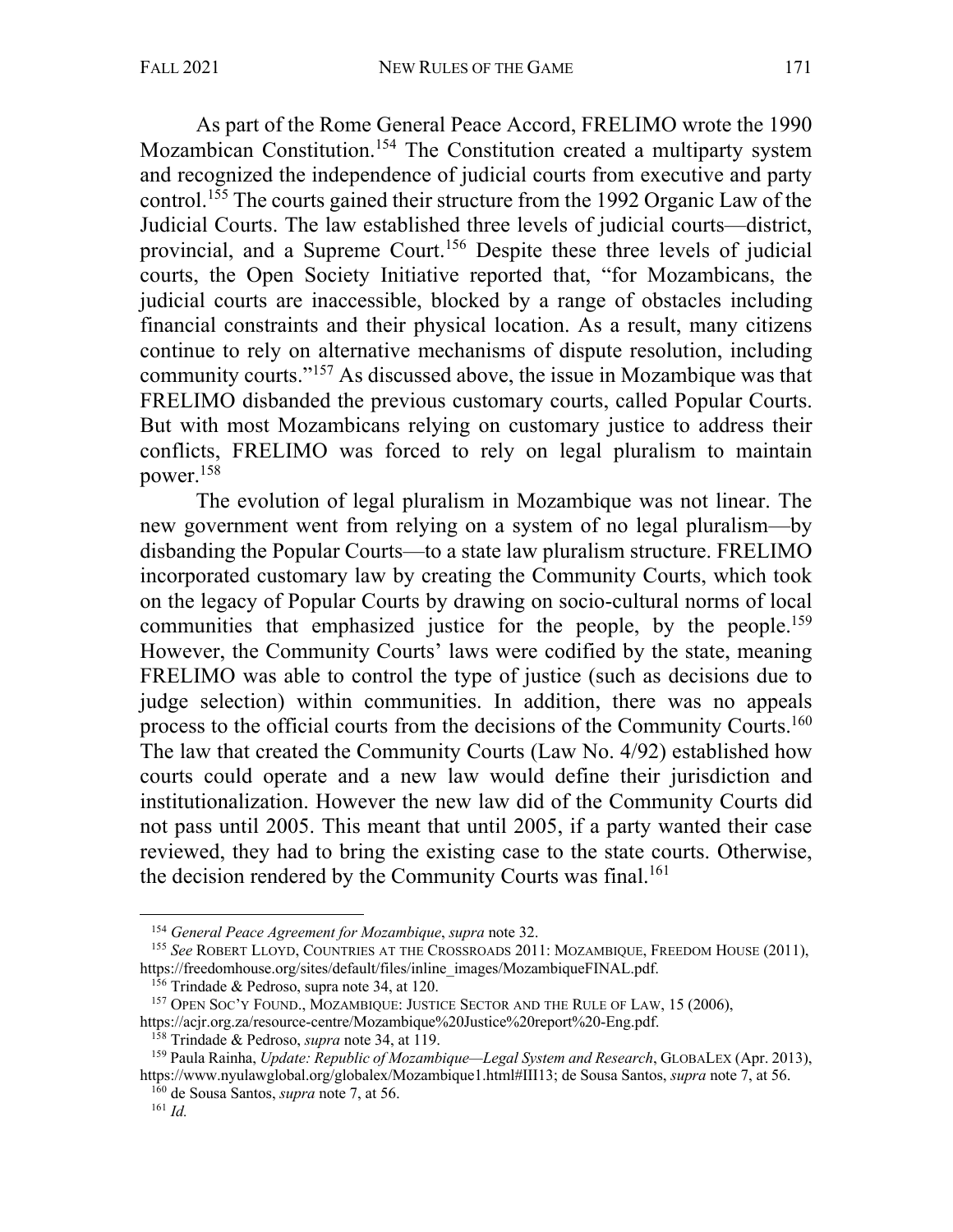Thus, in Mozambique, legal pluralism was used as a political tool to consolidate power and influence. By centralizing influence over both the judicial courts and Community Courts, FRELIMO was able to stay in power.162

#### *B. Using Community Courts as Legal Hybrid Institutions*

Customary courts fall within the broader "Western" definition of informal justice systems, which are dispute resolution mechanisms that fall outside the scope of formal justice systems.163 Customary courts are widespread in developing economies. <sup>164</sup> They are the dominant form of dispute resolution, "covering up to 90% of the population in parts of Africa."<sup>165</sup> Characteristics of customary courts include problems and disputes viewed as relating to the whole community, a high degree of public participation, an emphasis on reconciliation and restoring social harmony, a voluntary process, and a flexible procedure. <sup>166</sup> Despite the vast reach and importance of these courts, they are frequently disconnected from the formal judicial systems.<sup>167</sup> Several factors contribute to this disconnect, such as a lack of funding, lack of communication between judges in the formal and informal courts, and no common system of appeals between the customary and formal courts.

Even though customary courts can be de-linked from the formal judicial system and receive no monetary contributions from the government, they are often still tied to the central government.168 It is often a strategic political decision to delink customary courts from the formal judicial system because it allows the central government to avoid regulating newly implemented customary courts. The government can implement unregulated customary courts as a form of reconciliation after mass atrocities. Governments can also use aspects of the courts as a form of monitoring. A central government can monitor customary courts by deciding the courts' jurisdiction, how judges are elected, whether there are appeal processes, and the locations of the courts.

<sup>162</sup> *See generally* Lucas & Samuel Issacharoff, *Constitutional Implications of the Cost of War*, 83 U. CHI. L. REV. 169 (2016).

<sup>163</sup> Formal justice systems involve civil and criminal justice which uses state-based justice institutions and procedures such as police, prosecution, courts, and custodial measures. Wojkoskwa, *supra* note 4, at 15.  $^{164}$  *Id*.

<sup>165</sup> Leila Chirayath et al., *supra* note 14, at 3.

<sup>166</sup> Wojkoskwa, *supra* note 4, at 16.

<sup>167</sup> U.N. HUM. RTS. OFF. OF THE HIGH COMMISSIONER, HUMAN RIGHTS AND TRADITIONAL JUSTICE SYSTEMS IN AFRICA, U.N. Doc. HR/PUB/16/2, U.N. Sales No. 16.XIV.1 (2016), https://www.ohchr.org/

Documents/Publications/HR\_PUB\_16\_2\_HR\_and\_Traditional\_Justice\_Systems\_in\_Africa.pdf. <sup>168</sup> *Id.*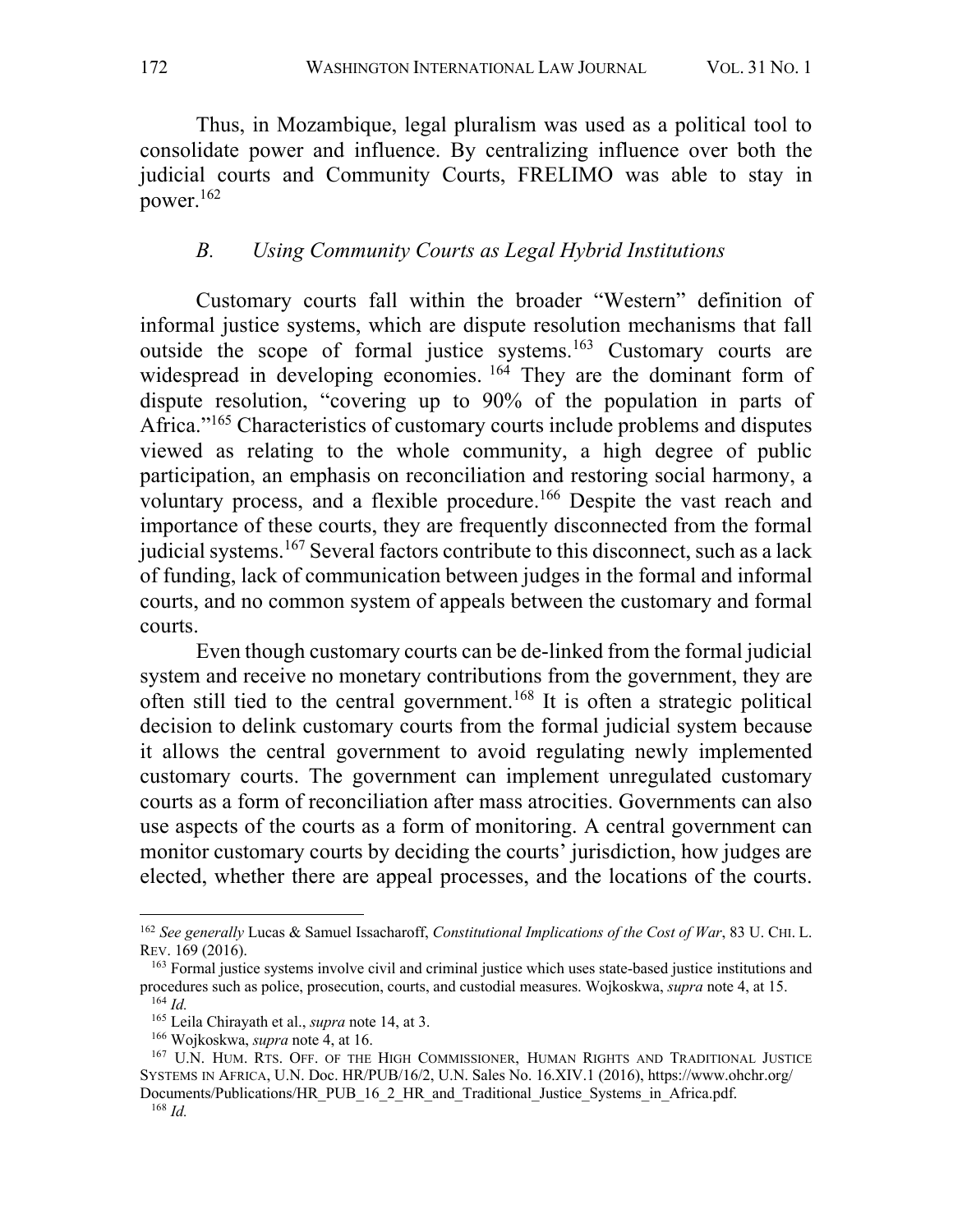With the central government redefining customary courts power, the central government can create a new legal scope for the customary courts.169 This new legal scope allows customary courts to become legal hybrid institutions that governments can use to maintain power. $170$ 

Mozambican Community Courts became a legal hybrid institution with the creation of the Mozambican Constitution of 1990. The Constitution abandoned the "Popular Justice" system and created a new framework. The Constitution also allowed courts to be sovereign bodies, empowering them to reinforce the legal order and the legal interests of the different governing bodies and entities.171 The judicial system was no longer accountable to the Popular Assembly and could create its own statutes. The judicial system began to define its power structure through the Law on the Organization of the Judiciary (referred to as Organic Law of the Judicial Courts), which made changes to the judicial system. The first change was that new judicial organizations were to limit formal jurisdiction to the district level (the first level of judicial courts).<sup>172</sup> Through this law, the grassroot courts created under previous judicial organizations, such as the Popular Courts, were excluded from the official judicial structure.<sup>173</sup> At the same time, the judiciary passed Law No. 4/92, creating the Community Courts.<sup>174</sup> The Community Courts were created as "bodies which enable citizens to resolve small differences within the community and contribute towards harmonizing the various practices of justice and enriching rules, habits, and customs, leading to a creative synthesis of Mozambican law."175 As a type of community justice, the Community Court were to "bear in mind the ethnic and cultural diversity of Mozambican society."176 Judges were expected to decide cases "with impartiality, good sense, and equity."<sup>177</sup> The Community Courts were assigned to the Ministry of Justice, which was responsible for legal reform, prison services, and registry and notary public services.<sup>178</sup> Having the Ministry of Justice oversee the Community Courts excluded the courts from

<sup>169</sup> de Sousa Santos, *supra* note 7, at 46. 170 *Id.* 

<sup>171</sup> Trindade & Pedroso, *supra* note 34, at 119. Article 167 of the 1990 Mozambican Constitution lists the courts in Mozambique: The Supreme Court and other courts of justice, the Administrative Court, courtmartial, customs courts, discal courts, maritime courts, and labor courts. Constituição da República de Moçambique [CONSTITUTION] Nov. 30, 1990, art. 167 (Mozam.).

<sup>172</sup> Trindade & Pedroso, *supra* note 34, at 119. 173 *Id.* 

<sup>174</sup> *Id.*

<sup>175</sup> PREAMBLE LAW NO. 4/92.

<sup>176</sup> *Id.*

<sup>177</sup> CODE CIVIL [C. CIV.] [CIVIL CODE] ART. 2, NO. 2, LAW NO. 4/92.

<sup>178</sup> Trindade & Pedroso, *supra* note 34, at 133.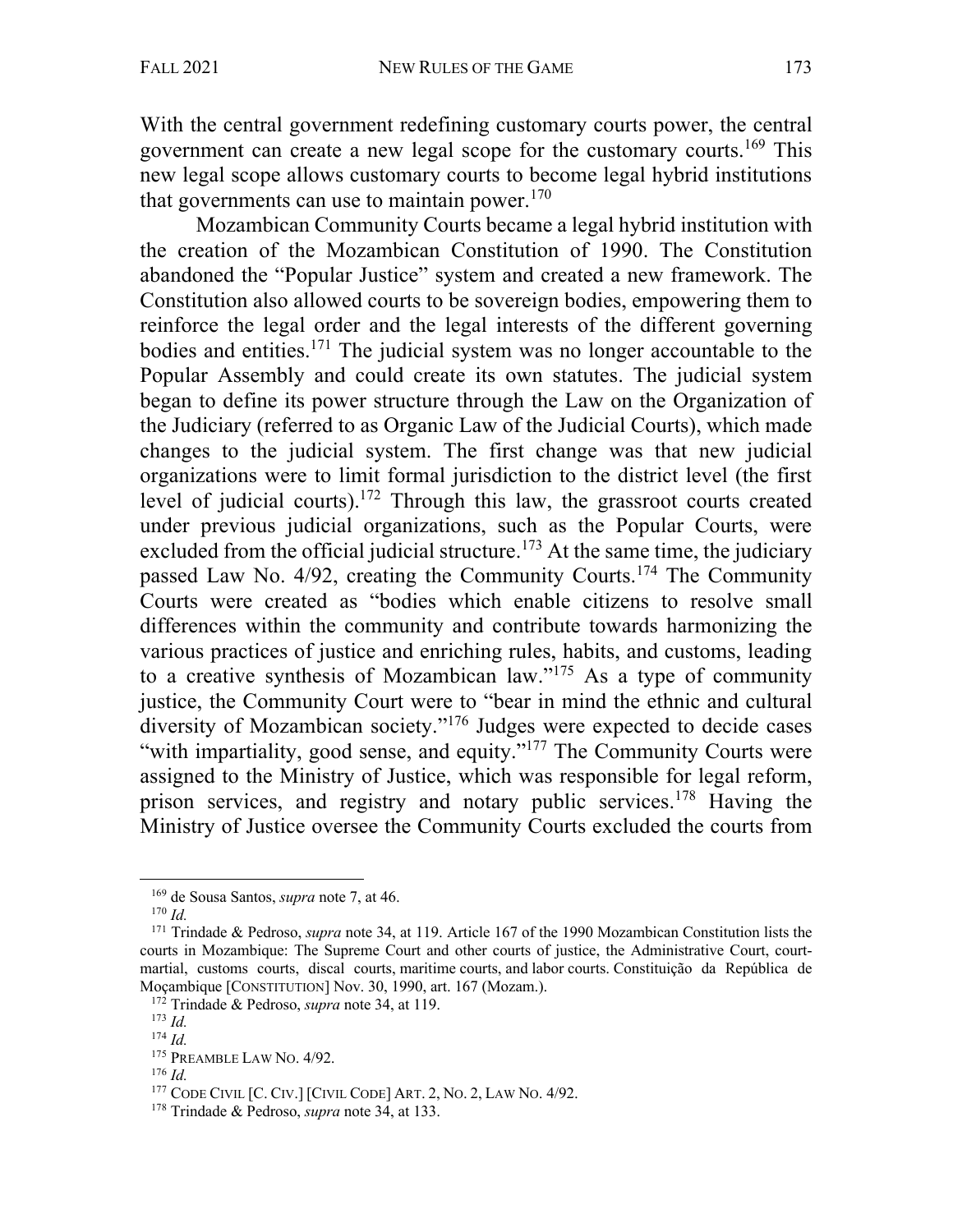the official justice bodies, which were under the direction of the Chief Justice of the Supreme Court.

Therefore, by delinking the Community Courts in Mozambique from the formal judicial system, FRELIMO was able to determine the structure of the courts in their favor. FRELIMO created a new court under the guise of incorporating "tradition" and "culture" into the justice system, even if this was not the true motivation.<sup>179</sup> For example, Law No.  $4/92$  did not clarify how judges would be appointed. With uncertainty surrounding the appointment process, FRELIMO changed the rules: judges were to be selected from FRELIMO organizations, there was not an appeals process, and courts were to be placed in buildings with FRELIMO party members. These attempts to incorporate customary norms by codification allowed FRELIMO to reaffirm its monopoly over legal norms, taming customary law by co-opting it. Community Courts became a weapon that FRELIMO could use to protect their wider interests. $180$ 

### IV. LESSONS LEARNED FROM MOZAMBIQUE: INSULATING CUSTOMARY COURTS FROM POLITICAL CAPTURE IN POST-CONFLICT STATES

Mozambique presents an all too familiar pattern—a new government in a post-conflict state creates a new judicial system that includes both formal and informal courts under the guise of gaining legitimacy in a fragile environment. But this new judicial system is merely a tool used to consolidate power. This is potentially devastating because customary law and courts are a critical aspect of many states. For millions of local communities and indigenous people, customary law is their primary source of law and customary legal institutions are their only viable, trusted option for dispute resolution.<sup>181</sup> Customary law offers internal regulations to communities and defines the rights of those within communities, making customary law integral in countries with weak central governments. <sup>182</sup> Customary law is also flexible and can adapt to the community it serves, making it a living law that gradually changes over time.183

<sup>179</sup> INT'L COUNCIL ON HUM. RTS. POL'Y, WHEN LEGAL WORLDS OVERLAP: HUMAN RIGHTS, STATE AND NON-STATE LAW, 1, 113 (2009), https://reliefweb.int/sites/reliefweb.int/files/resources/69BEA7340C4 3DCCEC125766A0045F49A-ICHRP\_Nov09.pdf.

 $180$  *Id.* 

<sup>181</sup> Tobin, *supra* note 11, at 7.

<sup>182</sup> *Id.*

<sup>183</sup> *See generally Customary Law*, LEGAL ASSISTANCE CENTRE, https://www.lac.org.na/projects/grap/Pdf/ Law 5-Customary\_Law.pdf.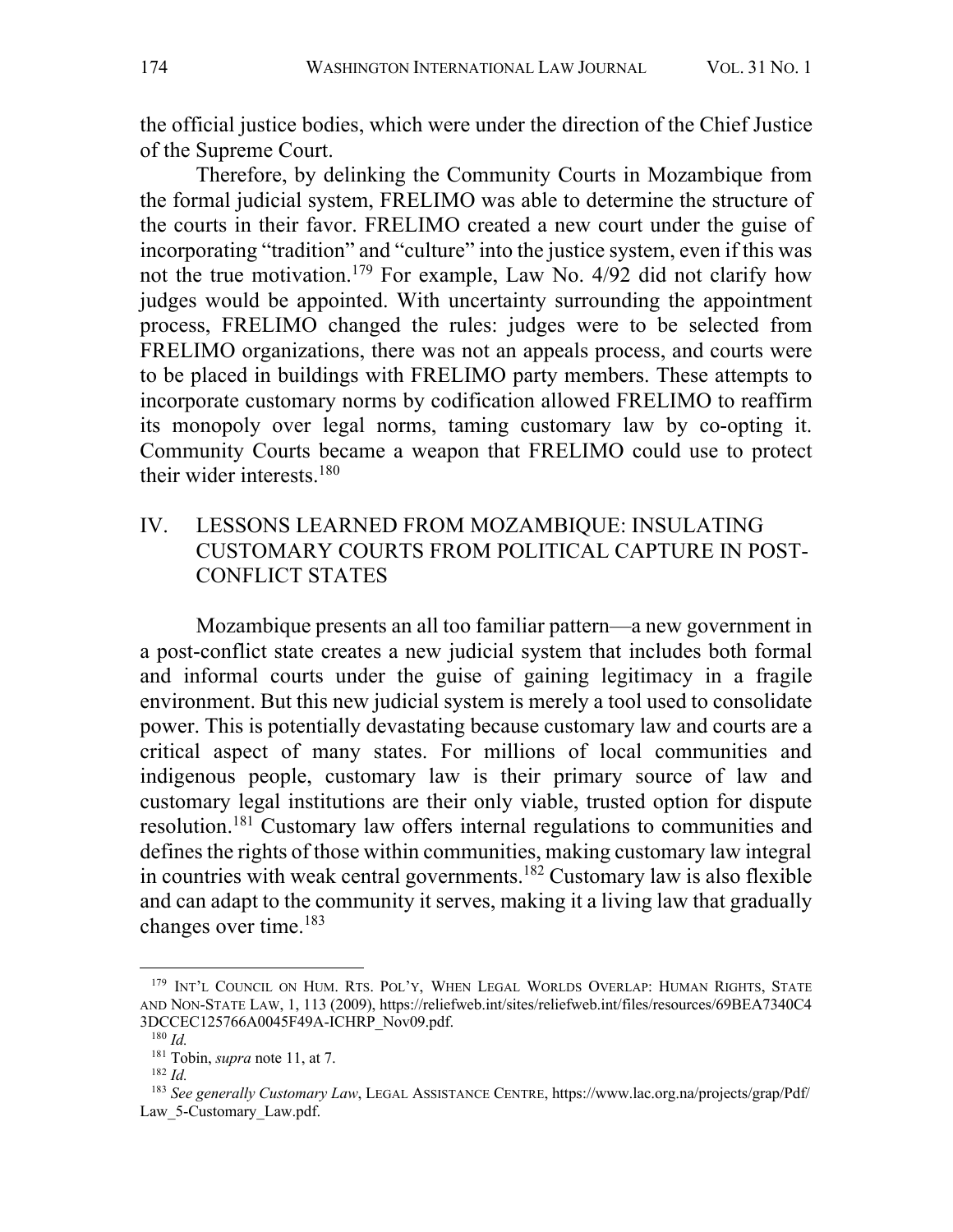Because customary courts and laws are frequently abused, guarding customary courts from co-option as political tools needs to be at the forefront of the rule of law reform. Addressing this issue can provide valuable insights for countries facing a similar situation and help those countries in preserving the independence and legitimacy of their customary courts.

In this section, I argue that to protect customary courts, there must be an understanding about which part of the government oversees customary courts, the process of codifying customary law, how codification can be accomplished while protecting the ability for community norms to develop and evolve, and how the international community should approach rule of law reform. However, it is important to note that each post-conflict state will be faced with different circumstances that will impact how customary courts should be insulated from the central government. The recommendations below might not be applicable for all post-conflict states. The goal of these recommendations is to push the conversation of insulating customary courts forward.

### *A. Placing Customary Courts Under the Judicial Branch*

To ensure that customary courts are insulated from the central government, they should be placed under the judiciary branch. When customary courts are placed under the legislative or executive branch, courts become politized. In Mozambique, the central government placed the Community Courts under the legislative branch, which resulted in the political manipulation of customary law used by the Community Courts. Placing customary courts in the judiciary branch ensures their insulation from an overreaching central government, assuming that the judiciary enjoys some degree of independence.<sup>184</sup>

The Popular Courts in Mozambique, which preceded the post-conflict Community Courts, provide an example of a court placed under the judicial branch. The Popular Courts were successful in part because they were under the judicial branch and there was clear separation of the judicial system from the legislative branch. Popular Courts were created at all levels of Mozambique's administrative divisions, with professional lay judges; each level of the Popular Courts had clear instructions on the types of cases they could hear and punishments they could hand out.<sup>185</sup>

<sup>&</sup>lt;sup>184</sup> If the judiciary is not independent from the central government, then the central government will be able to use customary courts as a political tool.

<sup>185</sup> Trindade & Pedroso, *supra* note 34, at 115.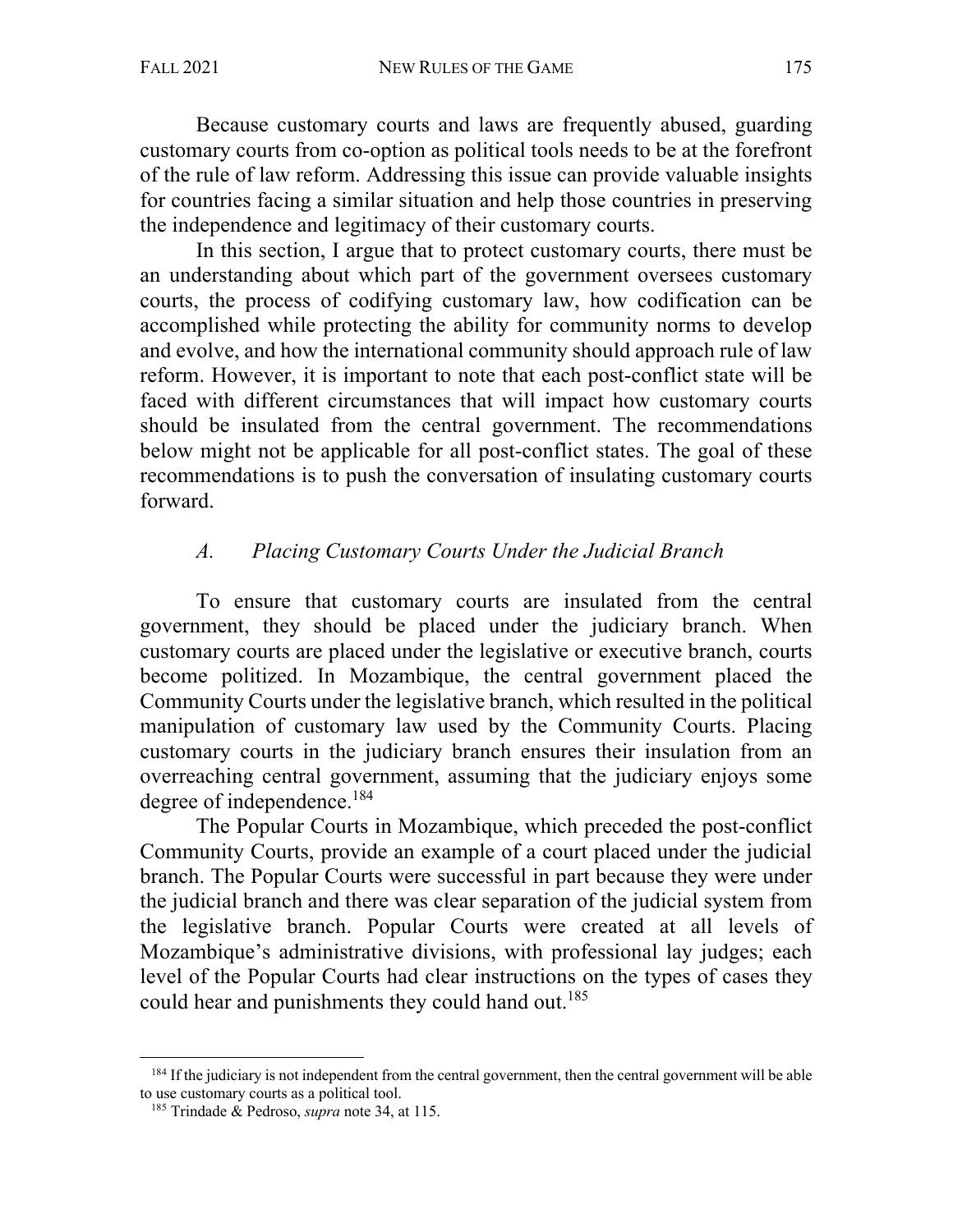With respect to jurisdiction, the Popular Courts had a clear description of the criminal and civil cases they could hear at each level. For example, the local level Popular Courts could hear criminal matters dealing with only minor infractions liable to lead to sanctions such as public warning, community service for up to thirty days, and fines not exceeding 1,000 metical.<sup>186</sup> In civil matters, the Popular Courts could only deal with cases involving amounts not exceeding  $10,000$  metical.<sup>187</sup> On the other hand, district level Popular Courts dealt with any criminal case that could lead to a prison sentence of up to two years, and with infractions committed by judges from the locality, community village, or neighborhood popular courts.<sup>188</sup> For civil matters, the district level Popular Courts could deal with cases pertaining to family matters and all other cases in which the dispute at issue did not exceed 50,000 metical.<sup>189</sup>

Judges became the most important part of the Popular Courts. The Popular Courts employed professional judges trained by the formal judicial system who could bring formal law principles into the communities.<sup>190</sup> Mixed in with the professional judges were lay judges who would ensure that the people's sense of justice was reflected in the court's practice.

Based on lessons learned from the Popular Courts, if customary courts are to be under the judicial branch, there are several prerequisites:

- Independence of the judicial branch
- Customary courts are available at all levels throughout the country
- Partnership between professional and lay judges, with lay judges carrying the trust and respect of community members
- Each court has clear jurisdiction over defined classes of cases and punishments that match the purpose of the courts.

Even when situated under the judicial branch, the Popular Courts ended up being a vehicle for the imposition of state power because the judiciary wasn't independent from the central government. Unfortunately, the downfall of the Popular Courts is an all too familiar story for customary courts in centralized, authoritative states. If a State has a strong, authoritarian leaning central government, the judicial branch will tend to be less independent because there is little division between branches of government and the central government can dictate which judges serve on the judiciary. With a less independent

<sup>186</sup> *Id.* at 116.

<sup>187</sup> *Id.*

<sup>188</sup> *Id.*

<sup>189</sup> *Id.*

<sup>190</sup> *See* Gundersen, *supra* note 5.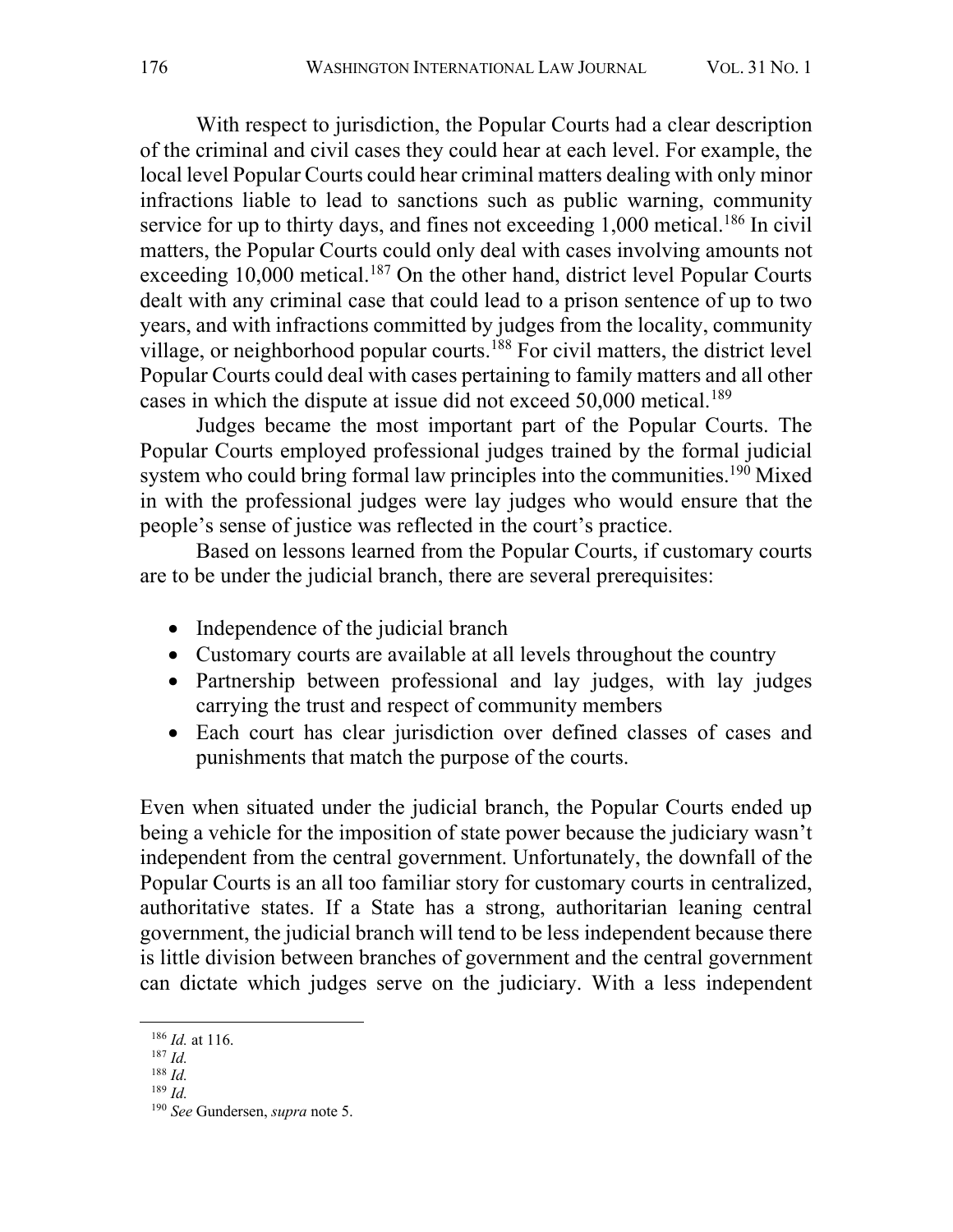judiciary, central governments are able to politicize the courts by appointing judges who have no judicial training, accept bribes that impact or determine outcomes, and determine the rules for how a court will function.

While many believe the judicial branch is the best place for customary courts to be situated, every post-conflict country is different; customary courts should be placed within the judicial branch only if the judicial branch shows signs of independence. To further insulate customary courts from an overreaching central government, one must consider the level of incorporation and ensure constitutional provisions recognize customary law and courts.

### *1. Appropriate level of incorporation*

Once customary courts are placed under the judiciary branch, the next challenge is deciding the extent to which customary courts are incorporated within the formal court system.<sup>191</sup> There are three types of incorporation: full incorporation, non-incorporation, and partial incorporation.

Full incorporation is when the state fully integrates customary justice with a dedicated and defines the role vis à vis a formal system.<sup>192</sup> Full incorporation is rarely the appropriate option for customary courts because it gives full power to the central government to define the laws that the customary courts will implement.

Non-incorporation is when a state grants full reign to local communities to apply and follow their local values, norms, and customs.<sup>193</sup> Informal and formal courts coexist but operate independently with strict jurisdictional boundaries between them.

Partial incorporation is when a state blends the advantages and disadvantages of both formal and informal justice.194 Formal and informal justice systems operate relatively independently, but informal justice receives recognition, resources, and oversight from the state.<sup>195</sup>

The recent trend in post-conflict states has been to use a system of nonincorporation. One of the advantages of non-incorporation is that it builds on pre-existing structures. To build on pre-existing structures, the constitution

<sup>&</sup>lt;sup>191</sup> Incorporation in this article refers to how customary courts are incorporated into the formal judicial system.

<sup>192</sup> Matt Stephens, *Typologies, Risks and Benefits of Interaction Between State and Non-State Justice Systems*, *in* CUSTOMARY JUSTICE AND LEGAL PLURALISM IN POST-CONFLICT AND FRAGILE SOCIETIES CONFERENCE PACKET 143, 146 (2009).

<sup>193</sup> *Id.*

<sup>194</sup> *Id.*

<sup>195</sup> *Id.*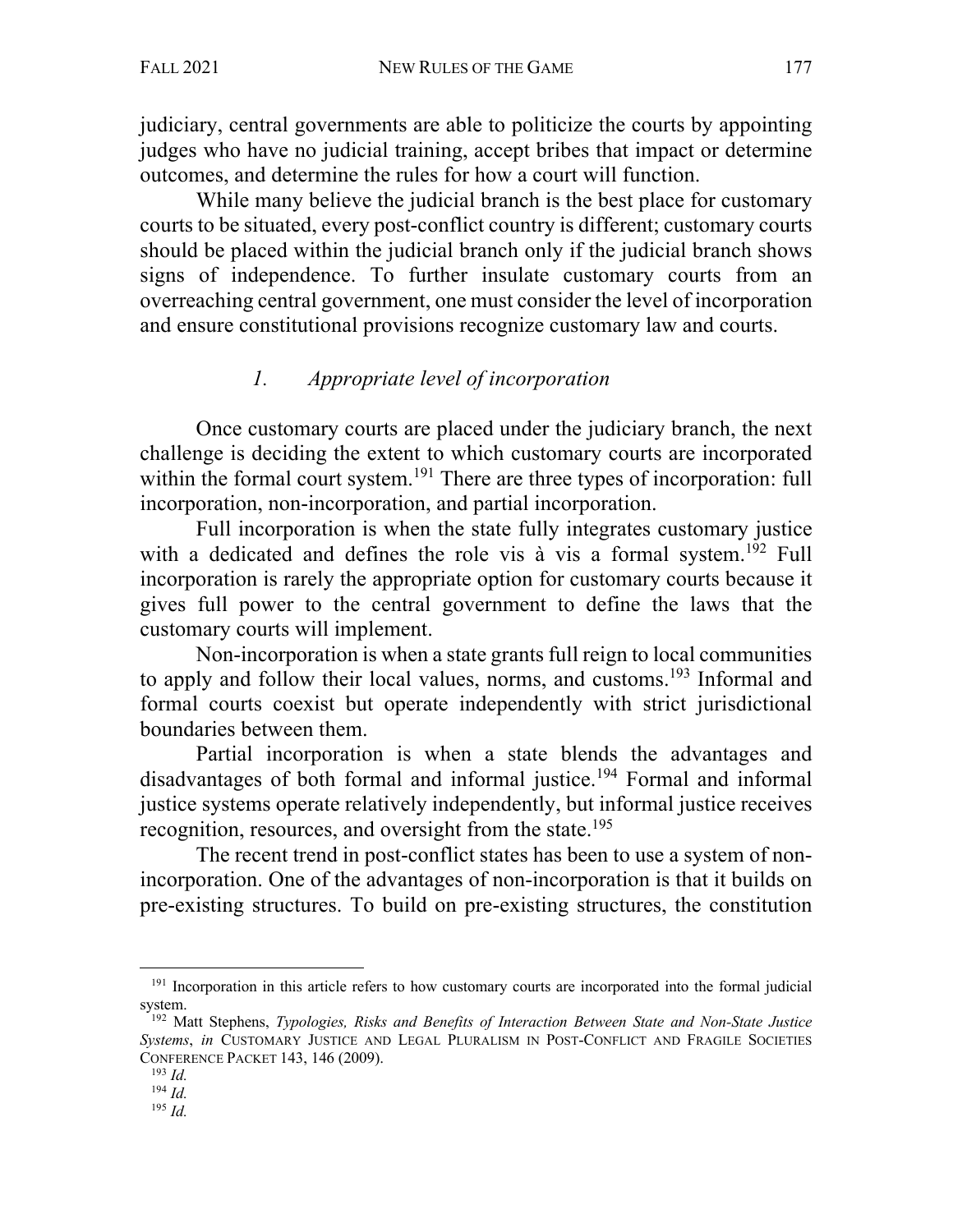and laws must recognize the existence of customary law.196 Additionally, formal courts must consider the outcomes of customary courts in their deliberation. Another advantage of non-incorporation is that it allows for regional autonomy, which can enhance recognition of local customary forms of governance.197 But non-incorporation has downsides, too. For instance, non-incorporation can result in customary courts being exploited by elders, men, and elitists. Women's rights can be compromised when customary courts are fully independent.<sup>198</sup> Women's rights can be compromised in customary courts when the courts are be located in patriarchal societies or women's rights are not considered human rights in a State.<sup>199</sup> Incorporation underscores that in order for legal pluralism to be successful, reform must integrate formal and customary justice and the importance of building on preexisting legal systems.

Intuitively, when deciding which level of incorporation to adopt, partial incorporation seems like the structure that would allow customary courts to flourish. However, under this structure, customary systems face challenges with state overreach, formalizing the informal, and limitations on scale and resources. Yet non-incorporation can diminish the rights of women. The optimal approach is highly contextual and may vary from community to community within a country. Therefore, the best approach for a post-conflict state may be to allow customary courts to operate on a continuum between partial and non-incorporation, depending on the cases being adjudicated.

#### *2. How customary law should be addressed in a constitution*

Even if customary courts can insulate themselves through incorporation, the constitution of a post-conflict state must still reflect the power of customary courts. Constitutions allow post-conflict states to assert their sovereignty, even if the state is a legal pluralistic one.<sup>200</sup> Even when States allow for legal pluralism in their constitutions, customary courts can be

<sup>196</sup> *Id.* at 152.

<sup>197</sup> *Id.*

<sup>&</sup>lt;sup>198</sup> See generally U.N. HUM. RTS. OFF. OF THE HIGH COMMISSIONER, WOMEN'S RIGHTS ARE HUMAN RIGHTS, U.N. Doc HR/PUB/142, U.N. Sales No. E.14.XIV.5 (2014), https://www.ohchr.org/documents/

events/whrd/womenrightsarehr.pdf; *see also Legal Standards: Gender Equality and Women's Rights*, INTER-AMERICAN COMM'N ON HUM. RTS. (2015), https://www.oas.org/en/iachr/reports/pdfs/legal standards.pdf.

<sup>199</sup> *See Legal Standards: Gender Equality and Women's Rights*, INTER-AMERICAN COMM'N ON HUM. RTS. (2015), https://www.oas.org/en/iachr/reports/pdfs/legalstandards.pdf.

<sup>200</sup> Tobin, *supra* note 11, at 98.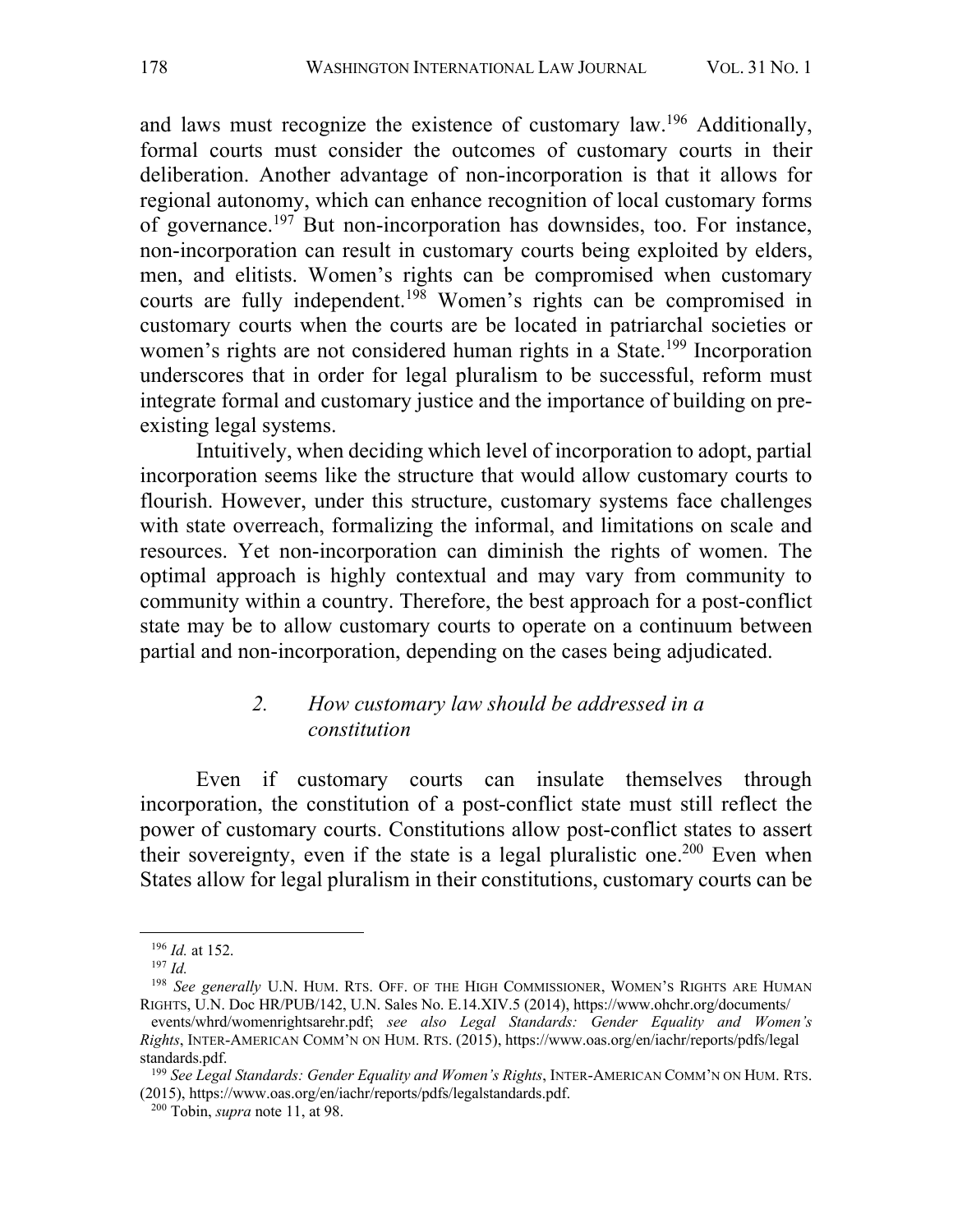forced to negotiate and reconcile the culture and norms that are the foundations of customary law and courts.201

To insulate customary courts from a central state government, constitutional provisions must explicitly grant and recognize customary law and traditional institutions. Recognition can include, but is not limited to:

- Including a definition of customary law
- Establishing procedures for proof of customary law
- Recognizing customary law as forming part of national law
- Recognizing traditional authorities and traditional practices for their establishment guaranteeing, promoting, and/or recognizing rights to culture and/or cultural integrity
- Establishing requirements regarding application of customary law by courts
- Establishing or maintaining traditional or local courts
- Requiring customary courts to include judges versed in customary law
- Creating advisory bodies or councils formed by traditional authorities to participate in decision-making directly and provide for expert advising on national law and its effect on customary law
- Defining the relationship between customary law and common, constitutional law, and/or national law
- Setting forth procedures to ensure, to the extent possible, that customary laws do not conflict with human rights as set forth in national (and international) law. 202

The first step to ensuring that customary courts are insulated from the heavy hand of central governments is to engage in partial or nonincorporation, place customary courts under the judicial branch, and confirm that constitutions have a clear recognition of customary courts and laws.

# *B. What Does Codification Mean?*

The situation in Mozambique demonstrates that codification of customary law gives power to the state. Codification is an extremely controversial course of action yet has been practiced for thousands of years. Codification is the formulation and reduction of customary law to a written

<sup>201</sup> *Id.* at 99.

<sup>202</sup> *Id.*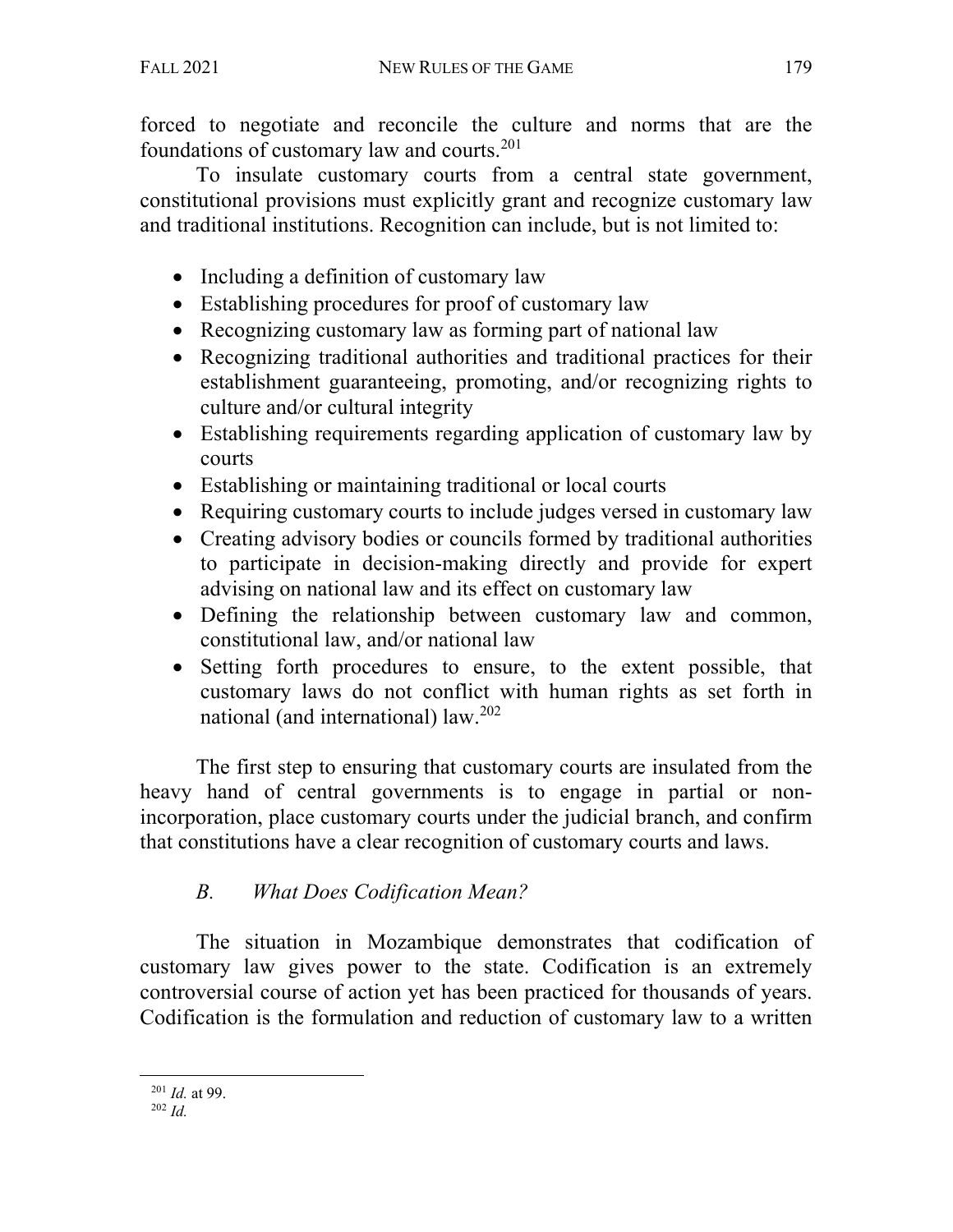version of rules of law that establish doctrines and precedents.<sup>203</sup> In comparison, customary law is typically an unwritten source of law. Customary law tends to be oral law, allowing the law to respond to shifts in priorities and experiences within a community.204 Further complicating codification is the fact there is not an agreed upon universal process of codification, leaving each state in charge of determining how to codify. To add to the complexity of codification, each community has its own customary law. This can result in codification of the laws of a dominate tribe or ethnic group that may be inconsistent with that of other tribes or groups, effectively devaluing other forms of customary law.205 For example, in Tanzania, the customary laws that were codified were largely based upon the practices of the Bantu tribes, which conflicted with other groups' customary laws.<sup>206</sup>

In the colonial period, there was an "obsession with rules and a continued failure to understand customary law."207 During decolonization, newly independent states inherited a diverse body of customary law composed of official codified custom, court custom, and living custom. This resulted in a desire to respect customary law but also to do away with distinctions and secure one law for all. To create one governing law required some form of codification of the legal system.208

There are advantages to codification, such as transparency, consistency, and regulation of research resource collection of customary law to ensure human rights are incorporated into customary laws.<sup>209</sup> However, the advantages do not outweigh the problems. Below is a list of the issues that codification of customary laws entails:

- Locks in one interpretation of local norms. The issue with this is there are always varied customary legal regimes, and harmonization undermines customary laws traditional approach.
- Culture and custom become the property of the state. Codification occurs within the legislature, which means only the legislature can be fully empowered to amend it. Thus, communities that produce the law are deprived of their role in shaping the law. Without change by

<sup>&</sup>lt;sup>203</sup> Timothy Meyer, *Codifying Custom*, 160 U. PA. L. REV. 995, 1003 (2012).<br><sup>204</sup> Pimentel, *supra* note 130, at 77.<br><sup>205</sup> T.W. Bennett & T. Vermeulen, *Codification of Customary Law*, 24.2 J. OF AFR. L. 206 (1980).

<sup>206</sup> *Id.* 

<sup>207</sup> Tobin, *supra* note 11, at 68.

<sup>208</sup> *Id.*

<sup>209</sup> *Id.* at 72.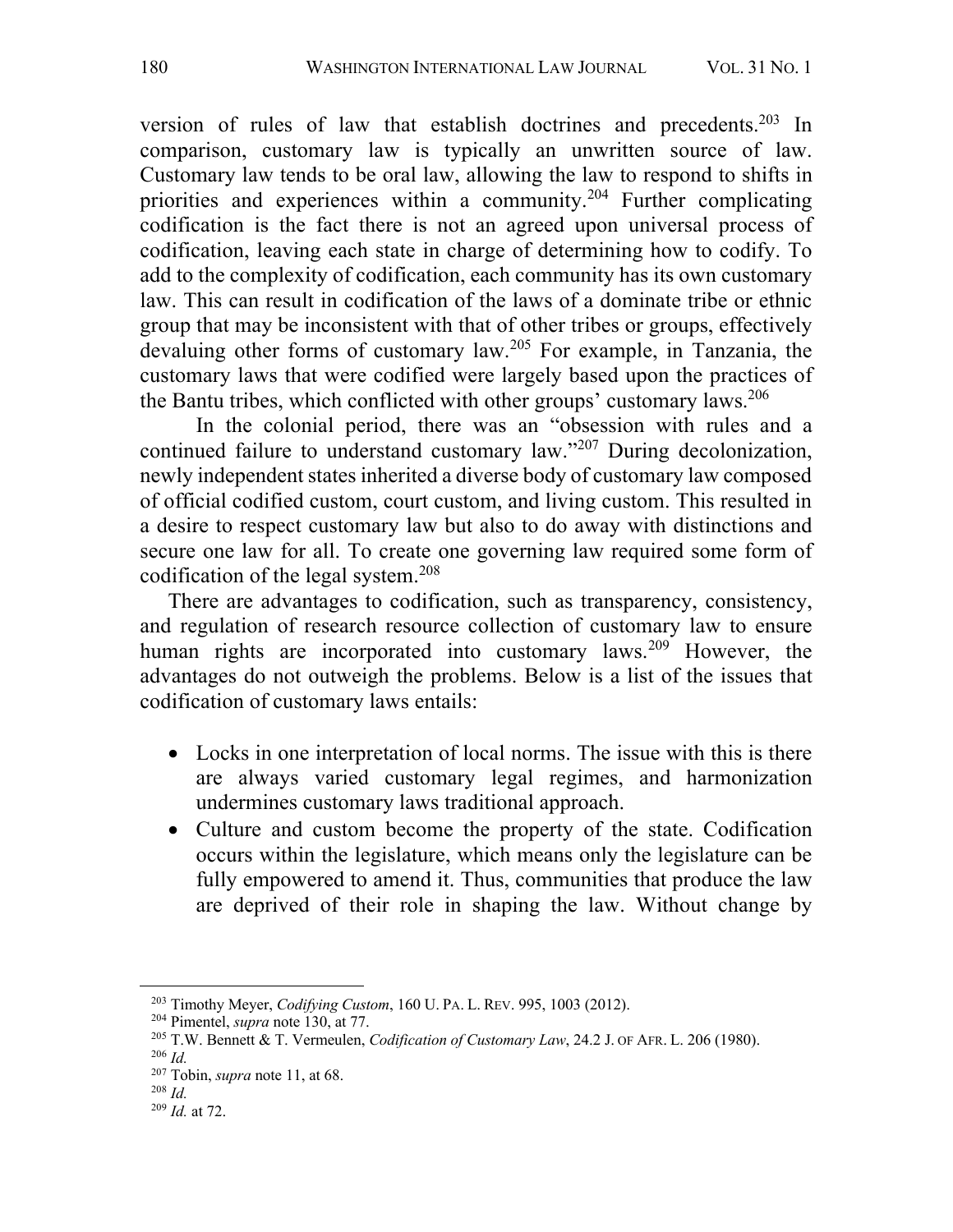communities, customary law ceases to be a living law that adapts to suit the community it serves. $210$ 

- Without change, customary law becomes a tool of the state to restrict the application of the living law of the people. Without the growth of custom, customary rights stop. $211$
- Courts may not arrive at the same interpretation of the customary rights once they are codified if they follow strict construction or functional interpretation.212
- Codification legitimizes the illegitimate and entrenching saying of "poor justice for the poor."<sup>213</sup>

# *C. Rethinking the Role of International Monitoring*

Lastly, the example of Mozambique suggests that the international community and scholars of peace and law-building institutions should reevaluate the role and implementation of customary courts in post-conflict states. When the UN hailed Mozambique as a "successful" post-conflict state, the central government was shielded from involvement by international monitoring groups. Reevaluating the framework in which the international community engages with post-conflict societies includes encouraging reform that protects customary institutions from political capture. Rethinking justice may include:

- Recognizing that justice reform is not just a technical exercise; it is surrounded by complex cultures, socio-economic realities, and is inherently political.<sup>214</sup>
- Focusing on sharing information, equipment, training between customary courts. 215

<sup>210</sup> *Id.* at 71.

<sup>211</sup> *Id*.

<sup>212</sup> *Id*.

<sup>213</sup> *Id*.

<sup>214</sup> *See* Deborah Isser, *Re-thinking Legal Pluralism and the Rule of Law in Post-Conflict and Fragile Countries*, *in* CUSTOMARY JUSTICE AND LEGAL PLURALISM IN POST-CONFLICT AND FRAGILE SOCIETIES CONFERENCE PACKET 13 (2009).

<sup>215</sup> *See* Helen Maria Kyed, *On the Politics of Legal Pluralism: The Case of Post-War Mozambique*, in CUSTOMARY JUSTICE AND LEGAL PLURALISM IN POST-CONFLICT AND FRAGILE SOCIETIES CONFERENCE PACKET 155 (2009).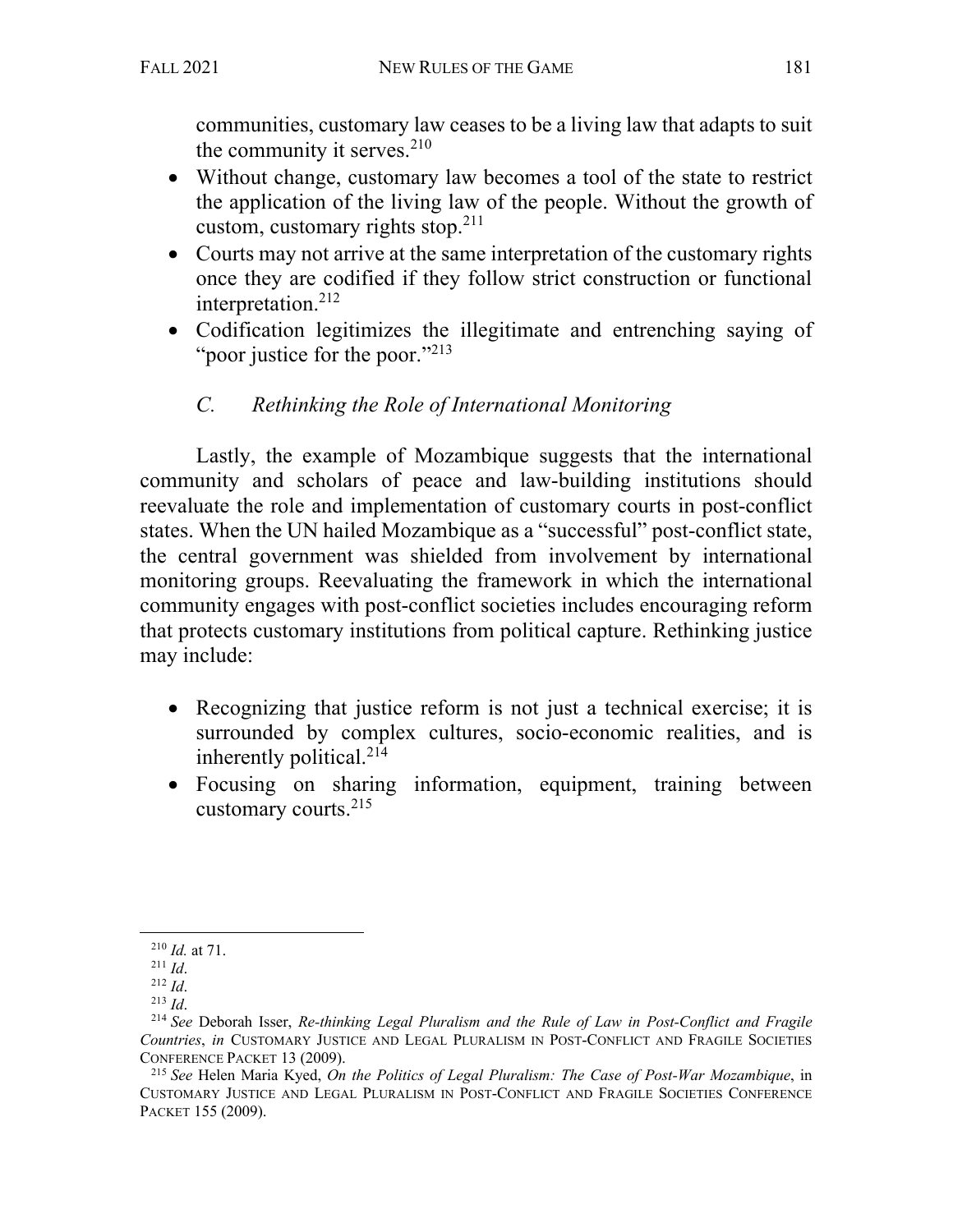- Having a multi-layered strategy that offers support to state and nonstate systems, acknowledging that plural legal systems are inevitable in many post-colonial, post-conflict settings. 216
- Viewing customary justice as viable homegrown alternatives to standard western templates.<sup>217</sup> This can be done in four ways:
	- (1) Place customary courts under the administration of the judicial branch if the judiciary enjoys adequate independence.
	- (2) Constitutions should clearly recognize customary courts and laws.
	- (3) Reconsider the codification of customary law, which can allow allows a central government to use customary law as a political tool of control; and
	- (4) Have the international community rethink justice reform to ensure it is not just a technical exercise but is a multi-layered strategy that does not see customary justice as an obstacle, but instead as an opportunity for homegrown alternatives that can allow a post-conflict state to have a chance at a successful transition to non-conflict.

#### **CONCLUSION**

In the beginning of this article, I asked why FRELIMO created Community Courts after the Mozambique civil war, despite abandoning previous forms of customary justice in the 1990 Constitution. Throughout this paper, I argued that the FRELIMO government implemented Community Courts after the civil war as a tool of political control. The FRELIMO government created Community Courts through Law No. 4/92, accomplishing two objectives. First, by creating the Community Courts, the government used state law pluralism to incorporate customary law used by the Popular Courts into its legal hierarchy. Second, through the state law pluralism, the FRELIMO government was able to codify customary law, meaning that the legislative branch was able to determine and change the laws of the Community Court, making laws a political tool for the FRELIMO government.

To limit customary courts' power, the new government can codify the customary law on which customary courts depend on. Codification of customary law allows a state to assert primacy over customary adjudication.

<sup>216</sup> *See* Bruce Baker, *Hybrid Policing in Sub-Saharan Africa*, *in* CUSTOMARY JUSTICE AND LEGAL PLURALISM IN POST-CONFLICT AND FRAGILE SOCIETIES CONFERENCE PACKET 170 (2009).

<sup>217</sup> *See* Isser, *supra* note 214.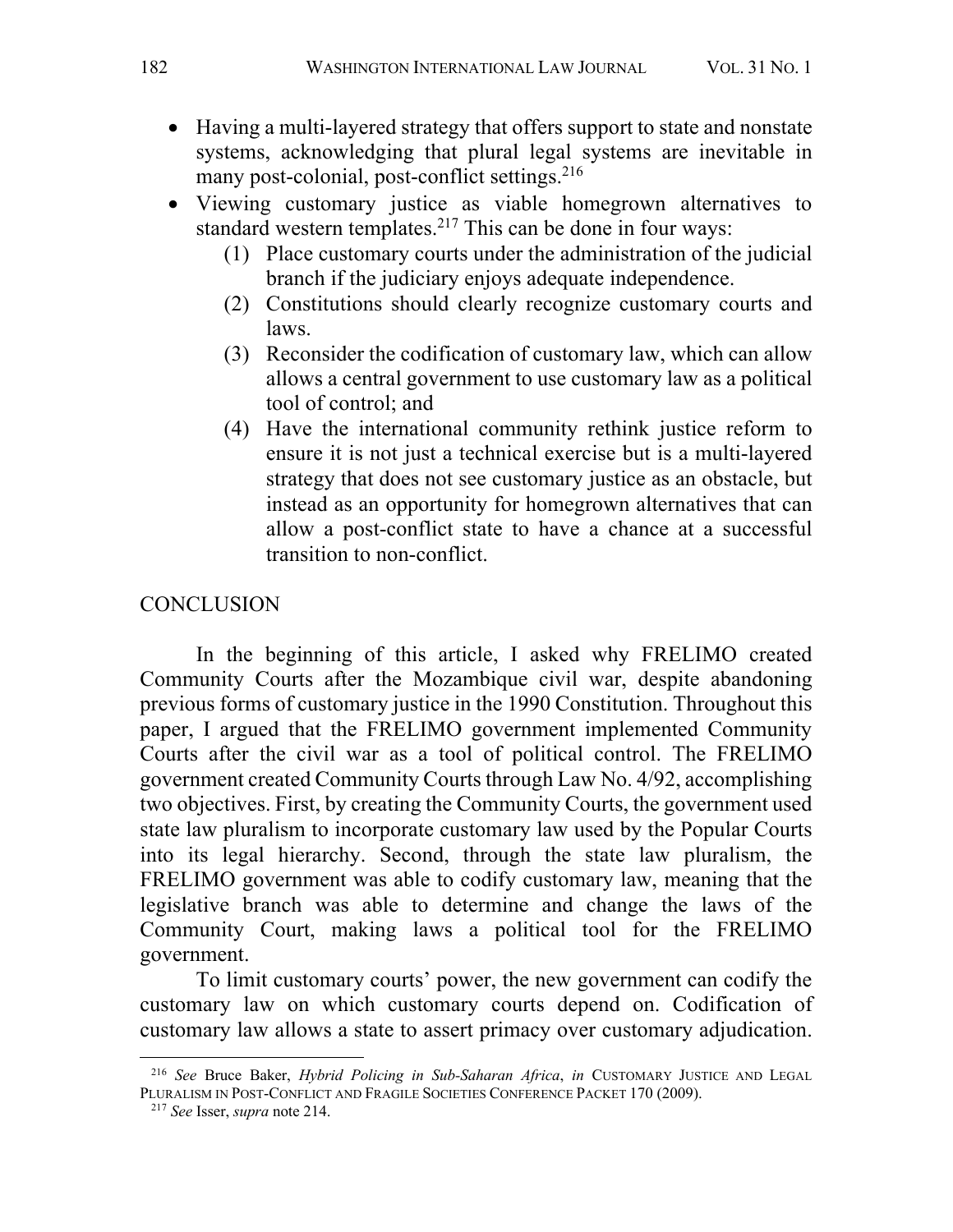In essence, through codification, a government can take customs out of the hands of communities and place them into the hands of the state. By having control over Community Courts, the FRELIMO government was able to determine the role of judges, judges' scope, how judges are elected to the courts, and the location of courts. These actions allowed the FRELIMO government to politicize the Community Courts and use them as a form of control over opposition members in rural areas that threatened the stability of the new FRELIMO government.

The system of legal pluralism in Mozambique enabled the FRELIMO government to change the rules of the Community Courts to use laws as a political tool. The politicization of Community Courts changed Community Courts from being justice for the people, by the people, to justice determined by the dominate political party in Mozambique. With Community Courts being a FRELIMO backed judicial system, those in support of RENAMO lost trust in Community Courts and stopped using them. Without access to justice via the Community Courts, a many in Mozambique were left with no avenue for redress. By creating a system in which courts were politized, the FRELIMO government created a post-conflict state rife with underlying conflict. Between 2002 and 2016, Mozambique faced political unrest, which stalled peace negotiations and intensified small scale conflict. These examples of intensified conflict highlight the importance for post-conflict societies to create customary courts independent of the new central government.

First, to ensure independence of customary courts, states should consider placing customary courts under the judicial branch. To do this, the degree of independence of the judicial branch needs to be carefully evaluated. If the judicial branch is independent from the executive and legislative branch, then the customary courts should be placed under the judicial branch. Second, the level of incorporation between the customary court and formal judicial system, and recognition of customary law in the constitutional recognition will further ensure customary courts are insulated from a central government trying to politicize and manipulate customary courts. The optimal approach for level of incorporation into the formal judicial system is highly contextual and may vary between communities within a country. The best approach for a post-conflict state may therefore be to allow customary courts to operate on a continuum between partial and non-incorporation, depending on the cases being adjudicated. Third, the role of codification needs to be reevaluated. Despite the advantages of codification, it permits central governments to take culture out of the hands of communities and halt the progressive nature of customary law. Lastly, international scholars must accept that customary justice is important, view customary justice as compatible with the mission of